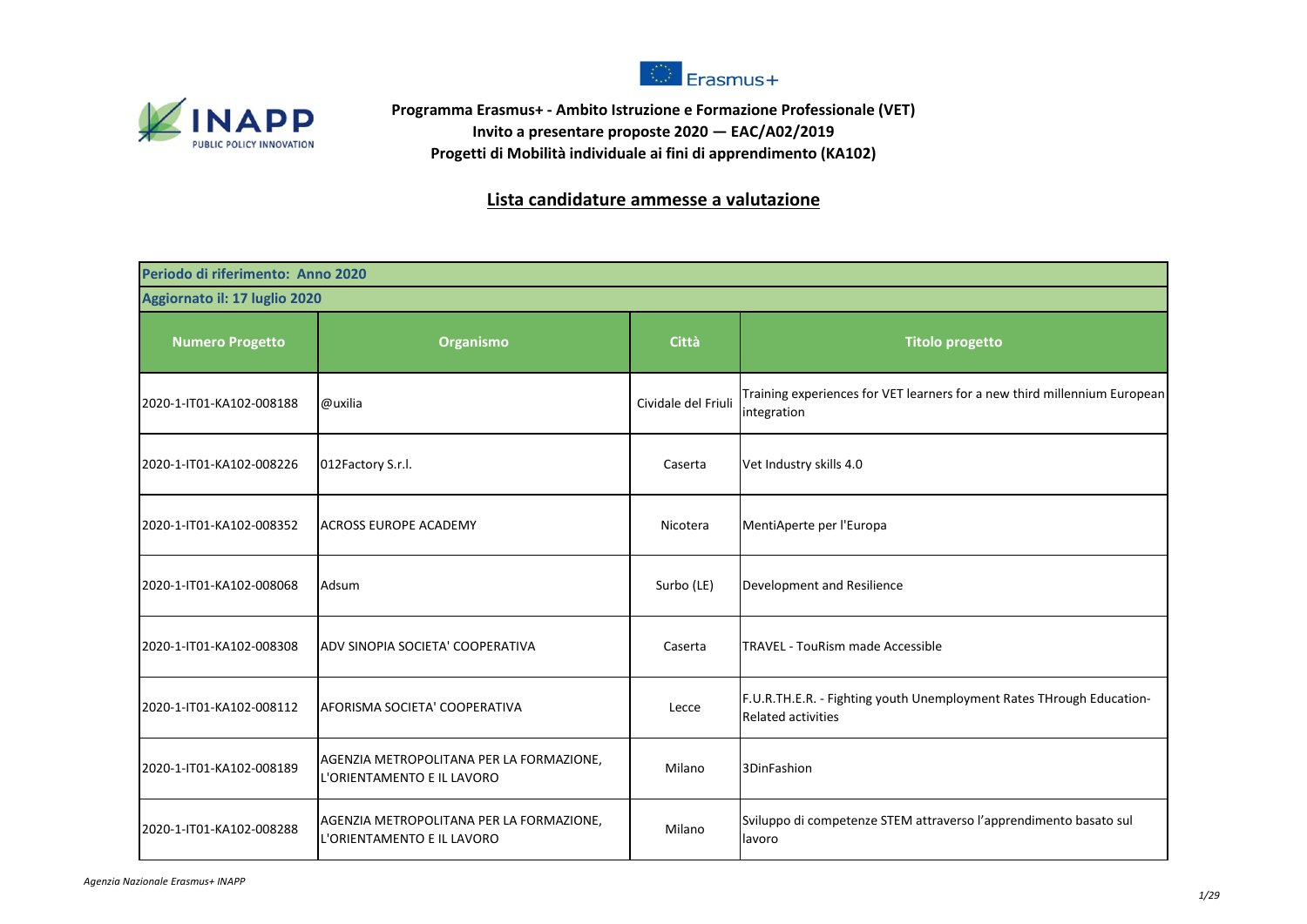| <b>Numero Progetto</b>   | Organismo                                                                               | <b>Città</b>               | <b>Titolo progetto</b>                                                                                                         |
|--------------------------|-----------------------------------------------------------------------------------------|----------------------------|--------------------------------------------------------------------------------------------------------------------------------|
| 2020-1-IT01-KA102-008337 | Agenzia Regionale LAB - Lavoro e Apprendimento<br><b>Basilicata</b>                     | Potenza                    | Green Training Abroad for Circular Economy                                                                                     |
| 2020-1-IT01-KA102-008119 | AIDP CALABRIA - ASSOCIAZIONE ITALIANA PER LA<br>DIREZIONE DEL PERSONALE GRUPPO CALABRIA | Catanzaro                  | "T.R.I.P. - Transnational paRtnership for mobility Programmes in tourism<br>sector"                                            |
| 2020-1-IT01-KA102-007950 | AKTIVA S.r.l.                                                                           | Rionero in Vulture<br>(PZ) | MOVING, LEARNING, GROWING 2020                                                                                                 |
| 2020-1-IT01-KA102-008332 | <b>AMFI International</b>                                                               | Celano                     | Teen Coaching in Mobility                                                                                                      |
| 2020-1-IT01-KA102-008157 | Amministrazione Provinciale di Vibo Valentia                                            | Vibo Valentia              | WORK IN TOURISM - Work-based training for a new tourism sector                                                                 |
| 2020-1-IT01-KA102-008162 | <b>ANCI SARDEGNA</b>                                                                    | Cagliari                   | Close the Gap                                                                                                                  |
| 2020-1-IT01-KA102-008200 | ANCI Umbria - Associazione dei Comuni dell'Umbria                                       | Perugia                    | U.M.B.R.I.A. - eUropean MoBility as the main factoR of socIal And<br>economic growth                                           |
| 2020-1-IT01-KA102-007976 | ASP GIOVANNI OTTAVIO BUFALINI - CENTRO DI<br>ISTRUZIONE E FORMAZIONE PROFESSIONALE      | Città di Castello          | E-Domos                                                                                                                        |
| 2020-1-IT01-KA102-008348 | ASSET BASILICATA azienda speciale della Camera di<br>Commercio della Basilicata         | Matera                     | V.I.S.I.O.N. - Vocational InternShip programmes to Increase professional<br>and transversal skills in tOurism promotioN sector |
| 2020-1-IT01-KA102-008181 | Associazione Bottega del Terzo Settore                                                  | Ascoli Piceno              | TRaining in Europe to Innovate the third Sector                                                                                |
| 2020-1-IT01-KA102-008267 | ASSOCIAZIONE COMMERCIANTI DELLA PROVINCIA DI<br><b>PAVIA</b>                            | Pavia                      | Tourism&Job: improving your skills travelling around Europe                                                                    |
| 2020-1-IT01-KA102-007907 | Associazione E.In.E.                                                                    | Foligno (PG)               | Stay at school, study in Europe                                                                                                |
| 2020-1-IT01-KA102-008325 | Associazione Enologi Enotecnici Italiani - Assoenologi<br>Soc. Coop.                    | Milano                     | Competenze digitali per la valorizzazione, l'internazionalizzazione e<br>l'export delle produzioni vitivinicole italiane       |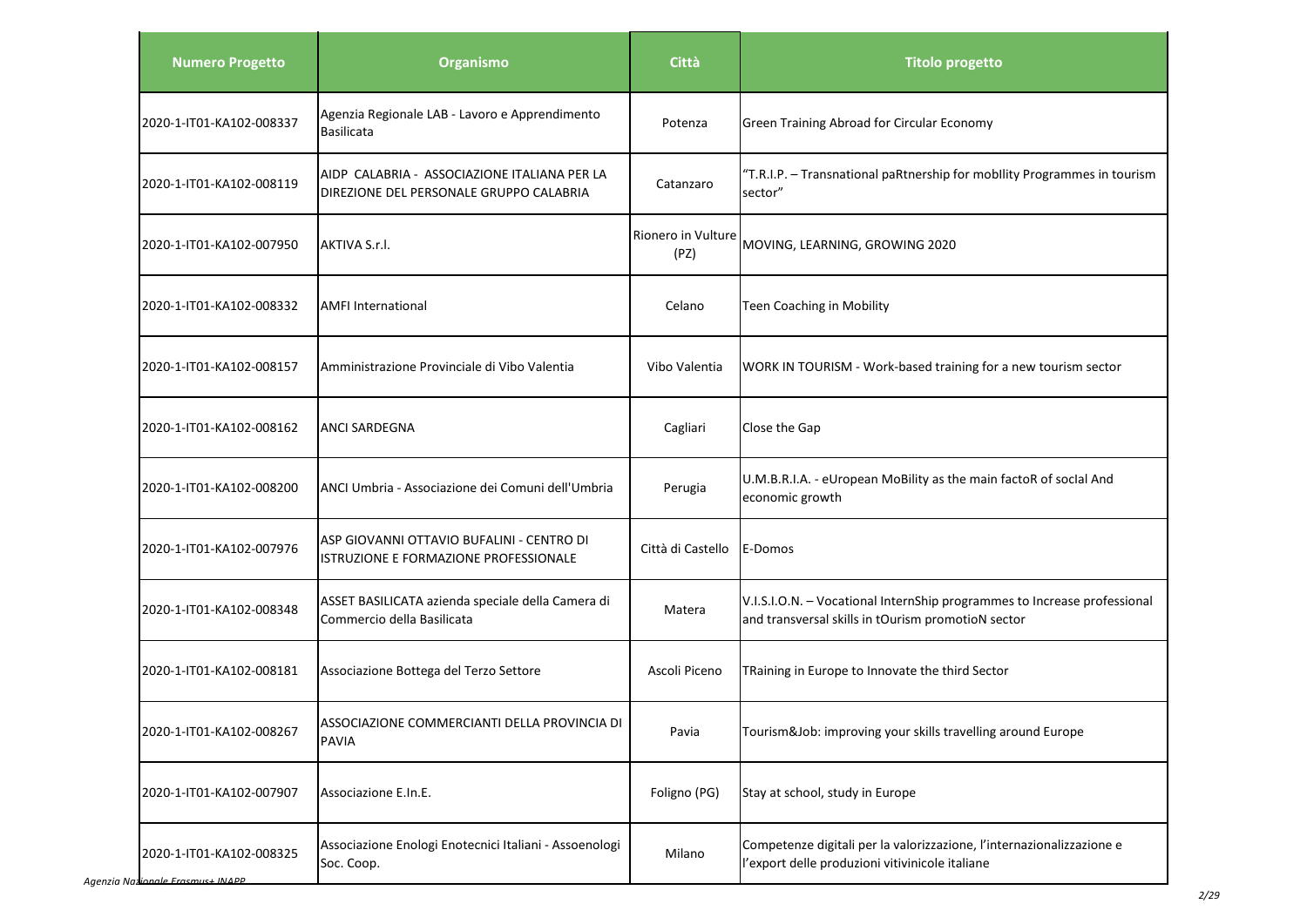| <b>Numero Progetto</b>   | Organismo                                                               | Città       | <b>Titolo progetto</b>                                                                                            |
|--------------------------|-------------------------------------------------------------------------|-------------|-------------------------------------------------------------------------------------------------------------------|
| 2020-1-IT01-KA102-008160 | Associazione Euroform                                                   | Aragona     | VET getting stronger                                                                                              |
| 2020-1-IT01-KA102-008177 | ASSOCIAZIONE EUROPEA DELLE VIE FRANCIGENE                               | Fidenza     | F.O.R.R.Es.T. 2.0 - FOsteR an euRopEan identity through the Trainees<br>mobility                                  |
| 2020-1-IT01-KA102-007920 | ASSOCIAZIONE FORMAZIONE PROFESSIONALE DEL<br>PATRONATO SAN VINCENZO     | Bergamo     | GR.O.W. IN EUROPE! - GReat Opportunity to Work IN EUROPE!                                                         |
| 2020-1-IT01-KA102-007899 | Associazione InCo - Molfetta                                            | Molfetta    | Ready for Departure                                                                                               |
| 2020-1-IT01-KA102-008277 | ASSOCIAZIONE ITALIANA PER LA DIREZIONE DEL<br>PERSONALE GRUPPO SARDEGNA | Sassari     | LET'S START and become European                                                                                   |
| 2020-1-IT01-KA102-008144 | ASSOCIAZIONE ITALIANA PER L'AGRICOLTURA<br><b>BIOLOGICA</b>             | Bova Marina | M.O.R.E. BIO - Mobilizing Organizations and Resources for youth<br>Education in the BIO agriculture sector        |
| 2020-1-IT01-KA102-008307 | Associazione Let's Keep Learning Onlus                                  | Vasto       | 2030 AGENDA for Sustainable Development                                                                           |
| 2020-1-IT01-KA102-008172 | Associazione Nazionale Città del Vino                                   | Siena       | Wine_Me: transnational approach towards Food and Wine Tourism                                                     |
| 2020-1-IT01-KA102-007882 | Associazione Nuovi Linguaggi                                            | Ancona      | Tours in Europe for Learning and Lessons on Methodologies from<br>Erasmus+                                        |
| 2020-1-IT01-KA102-007940 | Associazione Patrimoni del Sud                                          | Salerno     | CULTURAL TOURISM - a multi-stakeholder strategy to build CULTURAL<br><b>TOURISM capacities</b>                    |
| 2020-1-IT01-KA102-007984 | ASSOCIAZIONE PICCOLE E MEDIE INDUSTRIE DELLA<br><b>CALABRIA</b>         | Cosenza     | EUROMOB 2.0                                                                                                       |
| 2020-1-IT01-KA102-008121 | Associazione Pizzaioli Professionisti                                   | Racale (LE) | P.I.zzA.vE.T. - develoPment of entrepreneurIal, linguistic and technicAl<br>skills through intErnational mobiliTy |
| 2020-1-IT01-KA102-008182 | ASSOCIAZIONE PROVINCIALE ARTIGIANI DI PESCARA E<br><b>PROVINCIA</b>     | Pescara     | F.A.ST. EU - Fostering cooperAtion for STrenghtening EU                                                           |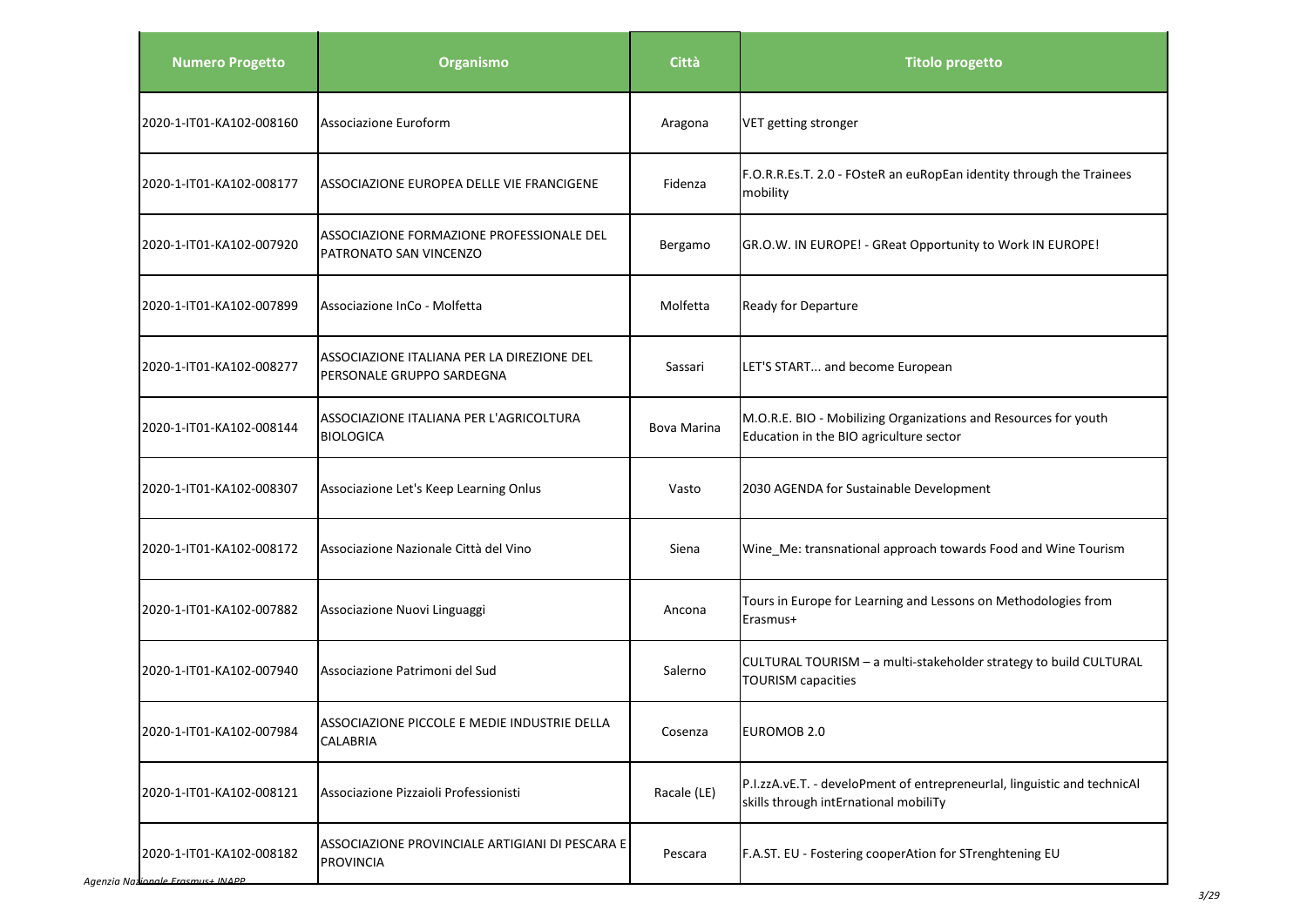| <b>Numero Progetto</b>   | <b>Organismo</b>                                                                       | <b>Città</b>   | <b>Titolo progetto</b>                                                                                                                       |
|--------------------------|----------------------------------------------------------------------------------------|----------------|----------------------------------------------------------------------------------------------------------------------------------------------|
| 2020-1-IT01-KA102-008116 | ASSOCIAZIONE SOS EUROPA                                                                | Roma           | P.E.O.P.L.E. - Promoting Experiences for the recOgnition of Professional<br>Learning in the third sEctor                                     |
| 2020-1-IT01-KA102-008238 | Associazione Spina Bifida Italia Onlus                                                 | Parma          | Learning & working without barriers                                                                                                          |
| 2020-1-IT01-KA102-007982 | Azienda Agricola "DORA" di Vincenza Ferrara                                            | Villarosa      | Capacity Building in Object-Based Classification for Sustainable Land<br>Management                                                          |
| 2020-1-IT01-KA102-008039 | <b>I</b> C.I.O.F.S. FORMAZIONE PROFESSIONALE                                           | Roma           | Fostering and Improving work-Related Skills in Tourism                                                                                       |
| 2020-1-IT01-KA102-008272 | Camera di Commercio Industria Artigianato e<br>Agricoltura della Maremma e del Tirreno | Livorno        | STEM@WORK-Tirocini europei nelle professioni STEM per i neodiplomati                                                                         |
| 2020-1-IT01-KA102-008061 | Cantiere Giovani Cooperativa Sociale ONLUS                                             | Frattamaggiore | Building youth capacities on Corporate Social Responsibility                                                                                 |
| 2020-1-IT01-KA102-007966 | <b>CASARTIGIANI AREZZO</b>                                                             | Arezzo         | Design Your Future                                                                                                                           |
| 2020-1-IT01-KA102-008330 | CEDIT- CENTRO DIFFUSIONE IMPRENDITORIALE<br><b>DELLA TOSCANA SCARL</b>                 | Firenze        | VETTER- Promoting VET attractiveness and skills through mobility                                                                             |
| 2020-1-IT01-KA102-008228 | centro creativo casentino onlus                                                        | Bibbiena       | United Parks of Europe (UP-Europe)-Il Parco naturale come elemento<br>strategico per le figure professionali legate al turistico sostenibile |
| 2020-1-IT01-KA102-008279 | Centro di Formazione Professionale - Università<br>Popolare Trentina                   | Trento         | Possibilities Of New Traineeship in Europe - Tirocini formativi in Germania                                                                  |
| 2020-1-IT01-KA102-008047 | CENTRO EUROPEO DI RICERCA E SVILUPPO PER L'EST<br>E PER L'OVEST                        | Vercelli       | Acquiring Employ-Ability skills for young Italians through placements<br>abroad                                                              |
| 2020-1-IT01-KA102-008280 | Centro Formativo Provinciale G. Zanardelli                                             | <b>Brescia</b> | BE.AU.T.Y - BE AUthentic and Trained                                                                                                         |
| 2020-1-IT01-KA102-008213 | <b>CESCOT FIRENZE SRL</b>                                                              | Firenze        | TUSCANY COOKS FOR EUROPE: Foodies Experiences & Employment<br>Services                                                                       |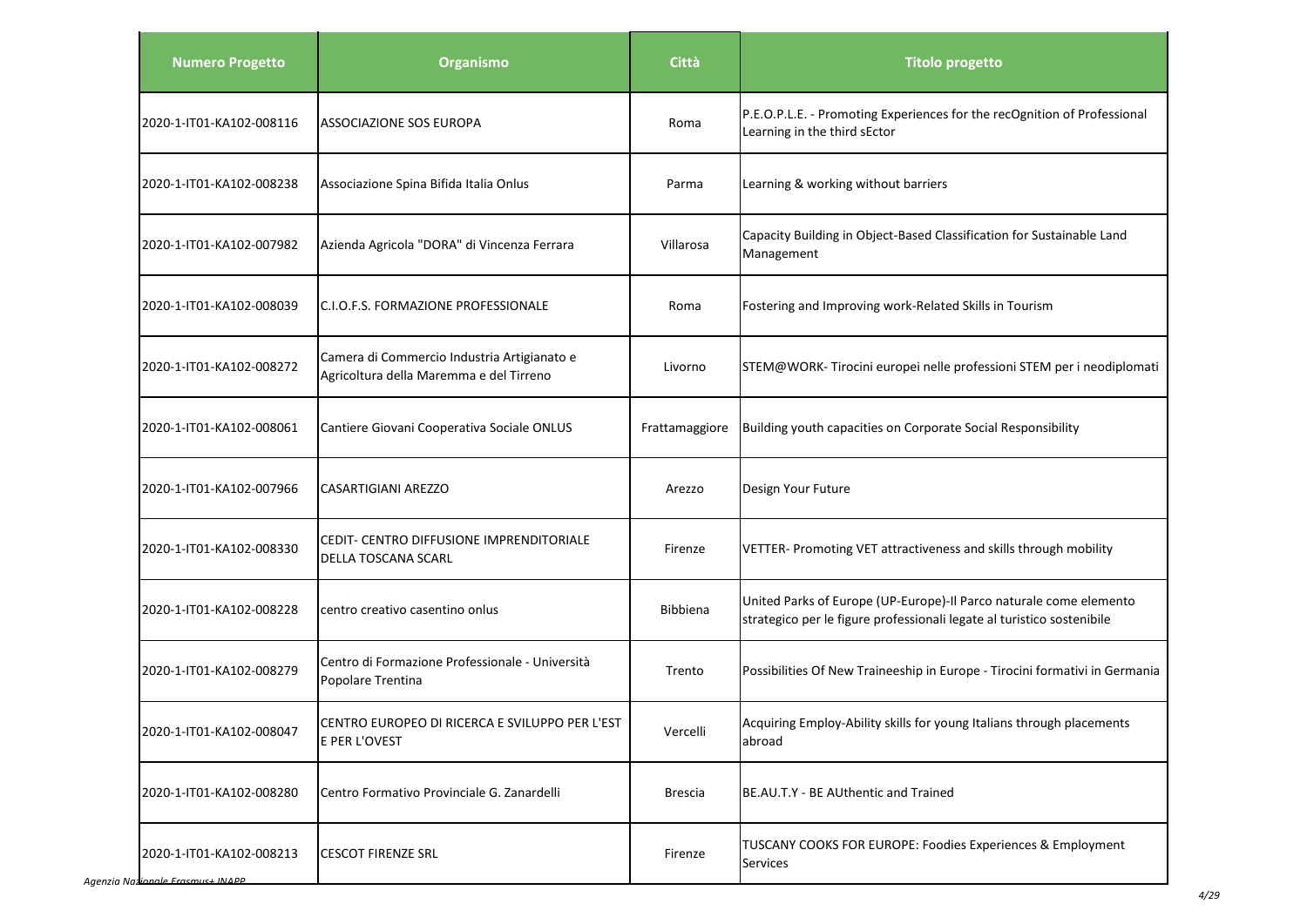| <b>Numero Progetto</b>   | <b>Organismo</b>                                                                                                                | Città              | <b>Titolo progetto</b>                                                                                                            |
|--------------------------|---------------------------------------------------------------------------------------------------------------------------------|--------------------|-----------------------------------------------------------------------------------------------------------------------------------|
| 2020-1-IT01-KA102-008053 | Cisita Parma scarl                                                                                                              | Parma              | VET 4 MECH - Enhancing Sector Specific Skills for VET students in the<br><b>Automotive Sector</b>                                 |
| 2020-1-IT01-KA102-008067 | <b>CNIPA PUGLIA</b>                                                                                                             | Bari               | M.E.E.T. - Mobility in Europe to develop profEssional skills in the Tourism<br>sector                                             |
| 2020-1-IT01-KA102-008274 | Collegio Interprovinciale dei Periti Agrari e dei Periti<br>Agrari Laureati di Lucca, Pisa, Pistoia, Livorno e Massa<br>Carrara | Lucca              | ET PRO: European Training PRO Agriculture                                                                                         |
| 2020-1-IT01-KA102-008171 | Colli Esini San Vicino s.r.l.                                                                                                   | Apiro              | Tourism 4.0-Enhancing culture and territory through innovative methods                                                            |
| 2020-1-IT01-KA102-008057 | COMETA FORMAZIONE SOCIETA COOPERATIVA<br><b>SOCIALE</b>                                                                         | Como               | STARGATE - Students passing the gate of work                                                                                      |
| 2020-1-IT01-KA102-008023 | Comune di Albanella                                                                                                             | Albanella (SA)     | R.E.G.E.NER.A.T.E. - paRtnErship for internship proGrammEs to support<br>learNERs Acquiring professional skills in Tourism sEctor |
| 2020-1-IT01-KA102-007918 | Comune di Ariano Irpino                                                                                                         | Ariano Irpino (AV) | PRO-T.Rai.N.E.E.S.: PROmoting cooperaTion foR the developmeNt of skills<br>in the fiEld of hEritage touriSm                       |
| 2020-1-IT01-KA102-008229 | <b>COMUNE DI BARONISSI</b>                                                                                                      | <b>Baroniss</b>    | PRO.CO.DE. 3 - PROfessional COmpetences for local DEvelopment 3                                                                   |
| 2020-1-IT01-KA102-008251 | Comune di Civitavecchia                                                                                                         | Civitavecchia      | Tourism, Restaurant and Administrative Improvement to Achieve New<br>vouth Users Skills                                           |
| 2020-1-IT01-KA102-008230 | Comune di Correggio                                                                                                             | Correggio (RE)     | New skills for the development of Green Technologies                                                                              |
| 2020-1-IT01-KA102-008180 | Comune di Fara in Sabina                                                                                                        | Fara in Sabina     | Amazing Mobility Experiences in the field of ECommerce and Logistics                                                              |
| 2020-1-IT01-KA102-008070 | Comune di Grottaglie                                                                                                            | Grottaglie (TA)    | "TRA.VEL. IN PUGLIA - sTRAtegies of deVELop IN PUGLIA"                                                                            |
| 2020-1-IT01-KA102-008036 | <b>COMUNE DI LATINA</b>                                                                                                         | Latina             | Vocational Education in Tourism                                                                                                   |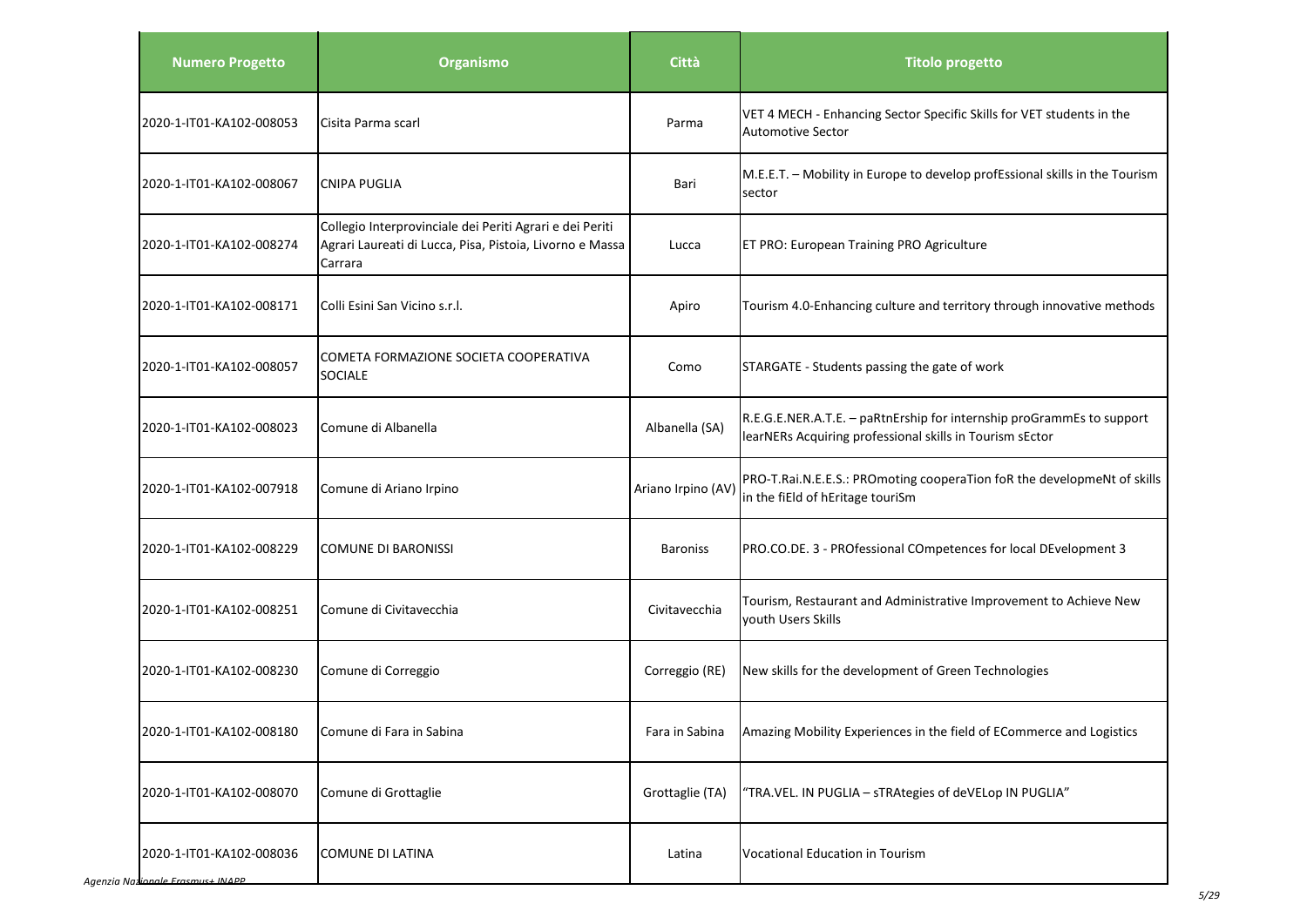| <b>Numero Progetto</b>                                       | Organismo                                                                                                               | Città         | <b>Titolo progetto</b>                                                                                                                               |
|--------------------------------------------------------------|-------------------------------------------------------------------------------------------------------------------------|---------------|------------------------------------------------------------------------------------------------------------------------------------------------------|
| 2020-1-IT01-KA102-008071                                     | <b>COMUNE DI MANTOVA</b>                                                                                                | Mantova       | SUpporting Capitals of Culture Empowering Smart Strategies through<br>Focused Upgrade of skiLLs in Youth in EUrope                                   |
| 2020-1-IT01-KA102-008178                                     | COMUNE DI MILANO                                                                                                        | Milano        | L'Artigiano Creativo Europeo in Liuteria                                                                                                             |
| 2020-1-IT01-KA102-008184                                     | Comune di Olbia                                                                                                         | Olbia         | Learn and Back 2.0                                                                                                                                   |
| 2020-1-IT01-KA102-008194                                     | COMUNE DI REGGIO EMILIA                                                                                                 | Reggio Emilia | IntegraRE 2.0 - Supporting immigrant integration in Reggio Emilia                                                                                    |
| 2020-1-IT01-KA102-007961                                     | Confartigianato Imprese Calabria                                                                                        | Catanzaro     | Makers of the Future                                                                                                                                 |
| 2020-1-IT01-KA102-008064                                     | CONFCOOPERATIVE - UNIONE INTERPROVINCIALE<br>DELL'AREA METROPOLITANA DI BARI E DELLA<br>PROVINCIA BAT                   | Bari          | EN.TE.R. I.N. EU. - ENcourage and promoTE the creation of enterpRIses<br>through developmeNt of EUropean mobility                                    |
| 2020-1-IT01-KA102-008290                                     | Confederazione Generale dell'Agricoltura Italiana -<br>Campania                                                         | Napoli        | Vet Erasmus expeRience In viticulTure innovAtive Sector                                                                                              |
| 2020-1-IT01-KA102-007915                                     | CONFEDERAZIONE ITALIANA AGRICOLTORI<br><b>CAMPANIA</b>                                                                  | Napoli        | F.L.O.R.A. - Forming Learners fOr Redeeming Agriculture                                                                                              |
| 2020-1-IT01-KA102-007970                                     | CONFEDERAZIONE NAZIONALE DELL'ARTIGIANATO E<br>DELLA PICCOLA E MEDIA IMPRESA - ASSOCIAZIONE<br>PROVINCIALE DI FROSINONE | Frosinone     | Have it made! L'artigianato è il futuro                                                                                                              |
| 2020-1-IT01-KA102-008346                                     | Confederazione Nazionale dell'Artigianato e della<br>Piccola e Media Impresa - CNA Napoli Caserta<br>Benevento          | Napoli        | Vet4Artisan                                                                                                                                          |
| 2020-1-IT01-KA102-008052                                     | Confindustria Veneto SIAV S.p.A.                                                                                        |               | Mestre (Venezia) European mobility: Circular Economy Innovation Network for SMEs                                                                     |
| 2020-1-IT01-KA102-008224                                     | Consorzio Arezzo Fashion                                                                                                | Arezzo        | Pro-Fashion: Tra moda e oreficeria, la formazione professionale all'estero<br>nel settore del fashion                                                |
| 2020-1-IT01-KA102-008271<br>Agenzia Nazionale Erasmus+ INAPP | Consorzio Arezzo Formazione ABACO                                                                                       | Arezzo        | YOUng Learners in europe mobility for experiencing TRAining<br>opportunities in the sector of internationalization and Development of<br>Enterprises |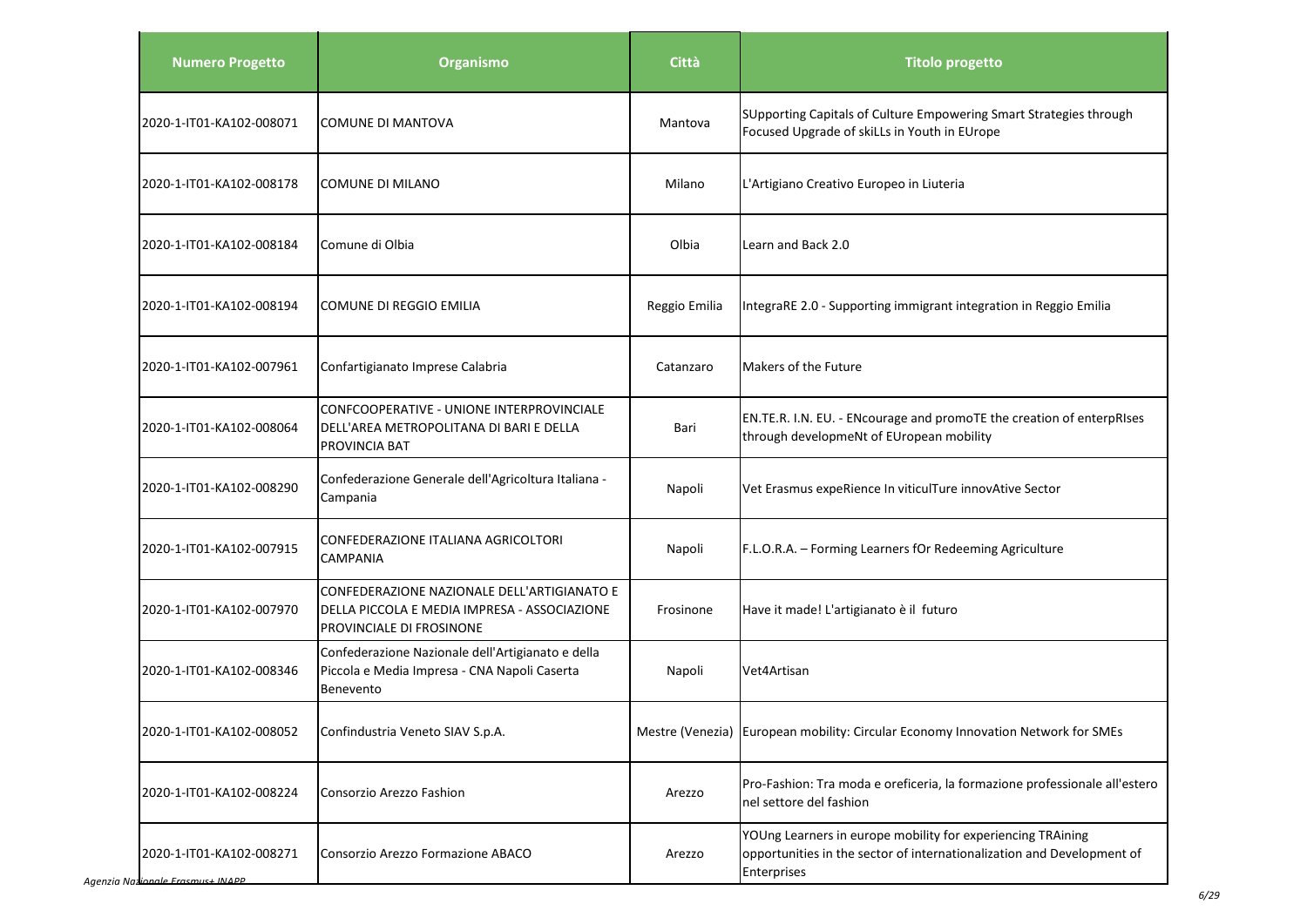| <b>Numero Progetto</b>   | <b>Organismo</b>                                                     | Città                    | <b>Titolo progetto</b>                                                                                                                |
|--------------------------|----------------------------------------------------------------------|--------------------------|---------------------------------------------------------------------------------------------------------------------------------------|
| 2020-1-IT01-KA102-008243 | Consorzio degli Istituti Professionali                               | Sassuolo (MO)            | Staff Training in Health and Social Care Area                                                                                         |
| 2020-1-IT01-KA102-008004 | CONSORZIO DEL CEDRO DI CALABRIA                                      | Santa Maria del<br>Cedro | C.E.D.A.R.S. in Calabria - Culture and Education to Draft new Agricultural<br>and tuRistic Strategies in Calabria                     |
| 2020-1-IT01-KA102-007983 | Consorzio Format                                                     | Battipaglia (SA)         | IN-FORMAT: INFORMATics for automation and digitalisation of industrial<br>processes                                                   |
| 2020-1-IT01-KA102-007949 | Consorzio Jobel                                                      | Crotone                  | <b>CULTURE PROMOTING</b>                                                                                                              |
| 2020-1-IT01-KA102-007943 | CONSORZIO PER LA FORMAZIONE E LA<br>COMUNICAZIONE MULTIMEDIALE       | Napoli                   | Fit your VET                                                                                                                          |
| 2020-1-IT01-KA102-007981 | CONSORZIO SOECOFORMA IMPRESA SOCIALE<br>SOCIETÀ COOPERATIVA SOCIALE  | Lucca                    | A scuola di imprenditoria sociale in Europa per innovare il terzo settore e<br>promuovere occupazione e inclusione                    |
| 2020-1-IT01-KA102-007959 | <b>CONSORZIO STEDI</b>                                               | Viterbo                  | Vocational Education and Training in STEM fields: European traineeships<br>to boost scientific learners emploYabiLity and compEtences |
| 2020-1-IT01-KA102-008216 | COSVITEC SOCIETA CONSORTILE ARL                                      | Napoli                   | <b>Destination Marketing plus</b>                                                                                                     |
| 2020-1-IT01-KA102-008295 | CSV MARCHE CENTRO SERVIZI PER IL VOLONTARIATO<br><b>DELLE MARCHE</b> | Ancona                   | Apprendere per PRogettare e Orientare                                                                                                 |
| 2020-1-IT01-KA102-008150 | Culture d'impresa in formazione Srl (CIM&FORM Srl)                   | Verona                   | Mobilità degli Apprendisti: Sviluppare le abilità per il futuro del lavoro                                                            |
| 2020-1-IT01-KA102-008218 | <b>DESTINAZIONE TURISTICA EMILIA</b>                                 | Parma                    | VET to Improve Sustainable Inclusive Tourism in Emilia                                                                                |
| 2020-1-IT01-KA102-007978 | Dinamiche Inclusive                                                  | Chieti                   | Crescere                                                                                                                              |
| 2020-1-IT01-KA102-008030 | ECAP CATANIA-SOCIETA' COOPERATIVA                                    | Catania                  | E.T.N.A. - European Traineeships for Natural Abilities                                                                                |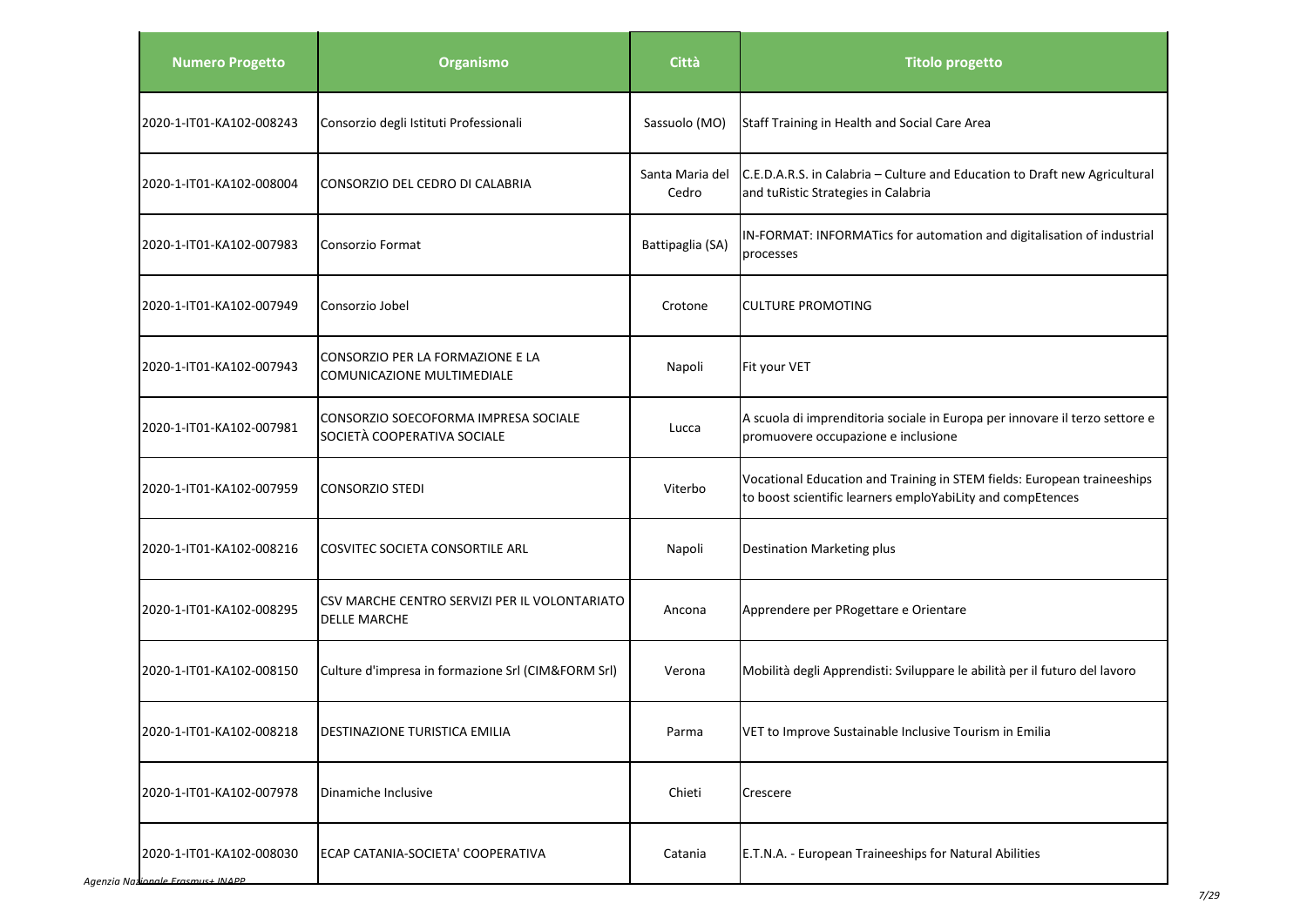| <b>Numero Progetto</b>                             | <b>Organismo</b>                                                                      | <b>Città</b>   | <b>Titolo progetto</b>                                                                                                                                                                                                                   |
|----------------------------------------------------|---------------------------------------------------------------------------------------|----------------|------------------------------------------------------------------------------------------------------------------------------------------------------------------------------------------------------------------------------------------|
| 2020-1-IT01-KA102-008045                           | <b>ECIPA UMBRIA SCARL</b>                                                             | Perugia        | Skills and Employability in the Manufacturing sector trough european<br>Mobility                                                                                                                                                         |
| 2020-1-IT01-KA102-008111                           | ECOLE - ENTI CONFINDUSTRIALI LOMBARDI PER<br>L'EDUCATION - SOCIETA' CONSORTILE A R.L. | Milano         | MobilitY for the new SKILLS 4.0 in the Lombard VET system                                                                                                                                                                                |
| 2020-1-IT01-KA102-008176                           | <b>ENDO-FAP</b>                                                                       | Roma           | <b>GROWING THROUGH MOBILITY</b>                                                                                                                                                                                                          |
| 2020-1-IT01-KA102-008208                           | ENGIM PIEMONTE ASSOCIAZIONE                                                           | Torino         | DEsign Electronics Communication Restaurants Beauty around<br>Europe                                                                                                                                                                     |
| 2020-1-IT01-KA102-008204                           | <b>ENGIM VENETO</b>                                                                   | Vicenza        | WOrk Based Learning in Europe                                                                                                                                                                                                            |
| 2020-1-IT01-KA102-008169                           | <b>ENTE SENESE SCUOLA EDILE</b>                                                       | Siena          | EUropean training for a new hydrogeoLogic, Agriculture and eNvironment<br>Development                                                                                                                                                    |
| 2020-1-IT01-KA102-007977                           | Estra S.p.A. Energia Servizi Territorio e Ambiente                                    | Prato          | ECO.green ECOnomy and sustainability                                                                                                                                                                                                     |
| 2020-1-IT01-KA102-008255                           | <b>EUROFORMAZ - ONLUS</b>                                                             | San Ferdinando | The professional development of the trainers of Euroformaz Unius: Train-<br>the-trainers courses to increase their knowledge, skills and competences<br>in Environmental Education and Education for Sustainable Development<br>(FF/FSD) |
| 2020-1-IT01-KA102-008010                           | Euroleader Soc.Cons. a r.l.                                                           | Tolmezzo       | E.U.R.O. Tourism - Empowerment of eUropean Relations and<br>Opportunities in Tourism                                                                                                                                                     |
| 2020-1-IT01-KA102-008095                           | <b>EURO-NET</b>                                                                       | Potenza        | <b>Tourism For All</b>                                                                                                                                                                                                                   |
| 2020-1-IT01-KA102-008284                           | European Academy for Rural Territories Hospitality                                    | Potenza        | Mobilità per la realizzazione di tirocini professionalizzanti nel campo della<br>valorizzazione del paesaggio                                                                                                                            |
| 2020-1-IT01-KA102-008336                           | EUROPEAN GRANTS INTERNATIONAL ACADEMY SRL                                             | Foligno        | <b>COOPERATIVE 2030</b>                                                                                                                                                                                                                  |
| 2020-1-IT01-KA102-008223<br>ionale Fracmuc+ INIADD | <b>EURORA S.A.S.</b>                                                                  | Rende          | European VET learners mobility for the empowerment of the IT sector<br>[EMPIT 2020]                                                                                                                                                      |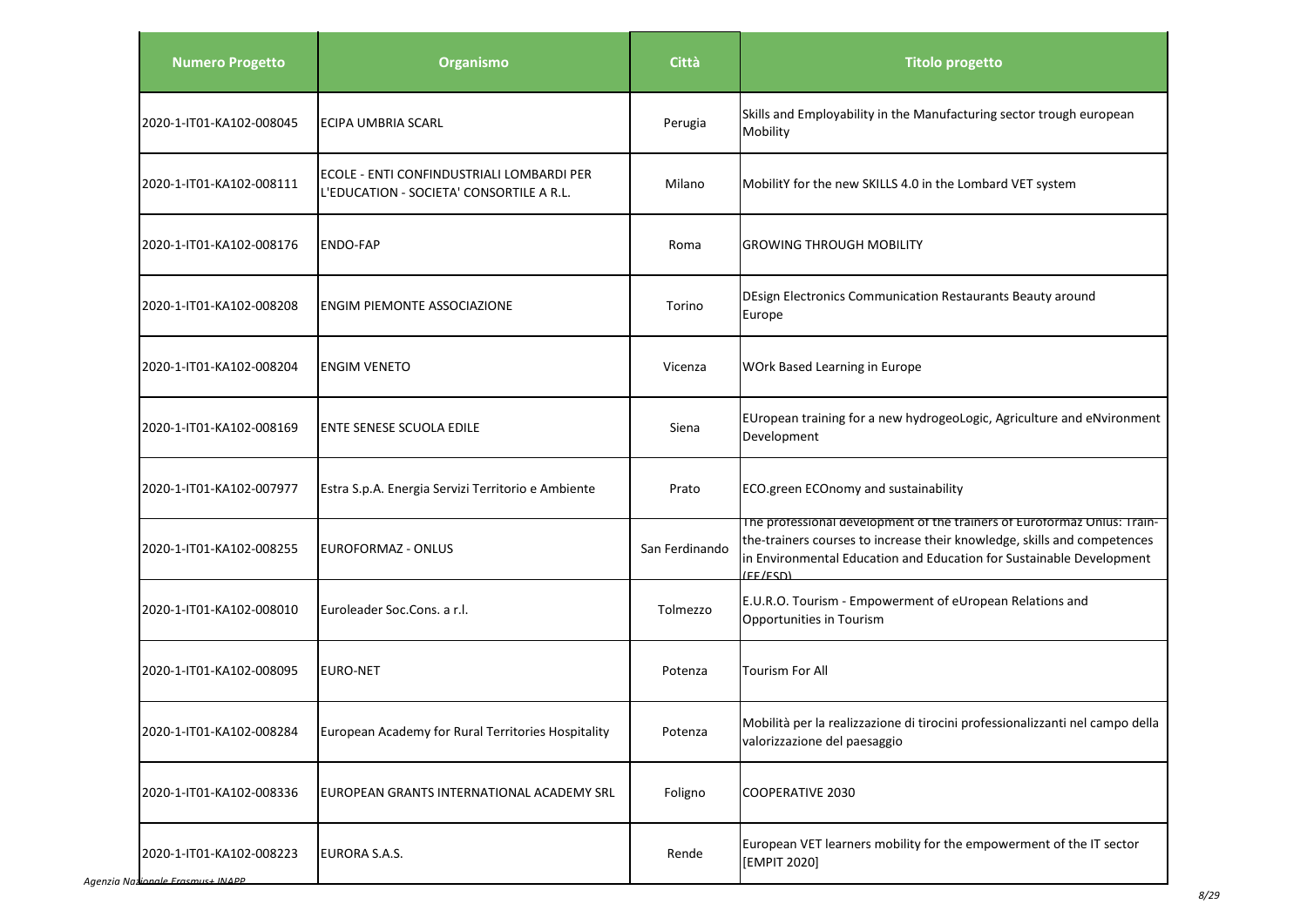| <b>Numero Progetto</b>             | Organismo                                                                                                                    | <b>Città</b>                               | <b>Titolo progetto</b>                                                                                       |
|------------------------------------|------------------------------------------------------------------------------------------------------------------------------|--------------------------------------------|--------------------------------------------------------------------------------------------------------------|
| 2020-1-IT01-KA102-007944           | FARIMPRESA S.R.L.                                                                                                            | Locri                                      | <b>DIGITAL &amp; FOOD</b>                                                                                    |
| 2020-1-IT01-KA102-008026           | FEDERALBERGHI CALABRIA                                                                                                       | Lamezia Terme<br>(CZ)                      | "G.RA.N.D. TOUR. - fosterinG cultuRAI awareNess in moDern TOURism"                                           |
| 2020-1-IT01-KA102-008005           | FEDERAZIONE INTERNAZIONALE PASTICCERIA<br><b>GELATERIA CIOCCOLATERIA</b>                                                     | Udine                                      | M.Y. S.W.E.E.T. Erasmus+ - Mastering pastrY Skills Within European<br>Exchanges Through Erasmus+             |
| 2020-1-IT01-KA102-008123           | Federazione Nazionale Imprese                                                                                                | Modugno(BA)                                | B.A.R.I.- Be Active in touRism Innovation                                                                    |
| 2020-1-IT01-KA102-008097           | Federimprese Calabria                                                                                                        | Corigliano<br>Rossano A.U.<br>Rossano (CS) | Y.E.S. - (Your) (Empresa) (tout de Suite)                                                                    |
| 2020-1-IT01-KA102-007897           | <b>FLAMINIA</b>                                                                                                              | Ravenna                                    | <b>CUL.TUR.E PLUS</b>                                                                                        |
| 2020-1-IT01-KA102-008114           | Fondazione Emblema                                                                                                           | Bologna                                    | "VET4GROWTH - ensuring equal GROWTH 4 VET learners in Europe<br>through markets sustainability"              |
| 2020-1-IT01-KA102-008203           | Fondazione Geometri Italiani                                                                                                 | Roma                                       | Skills Updating tRough VEt mobilitY arOund euRope                                                            |
| 2020-1-IT01-KA102-007896           | Fondazione Giovanni dalle Fabbriche                                                                                          | Faenza                                     | MOVING YOUTH ROUND EUROPE                                                                                    |
| 2020-1-IT01-KA102-008153           | FONDAZIONE GRAMSCI EMILIA-ROMAGNA - ONLUS                                                                                    | Bologna                                    | Artwork - Competenze, Cultura e Lavoro                                                                       |
| 2020-1-IT01-KA102-007965           | FONDAZIONE ISTITUTO TECNICO SUPERIORE PER<br>TECNOLOGIE INNOVATIVE PER I BENI E LE ATTIVITÀ<br><b>CULTURALI E TURISTICHE</b> | Napoli                                     | GENERAZIONE DIGITALE- TURISMO 4.0                                                                            |
| 2020-1-IT01-KA102-008106           | <b>FONDAZIONE LUIGI CLERICI</b>                                                                                              | Milano                                     | Keep cAlm and unLock your skills!                                                                            |
| 2020-1-IT01-KA102-008304<br>111100 | Fondazione Monnalisa                                                                                                         | Arezzo                                     | Ciak, Cinema, Europa- Il cinema come mestiere: competenze nuove per<br>nuovi linguaggi e tecnologie digitali |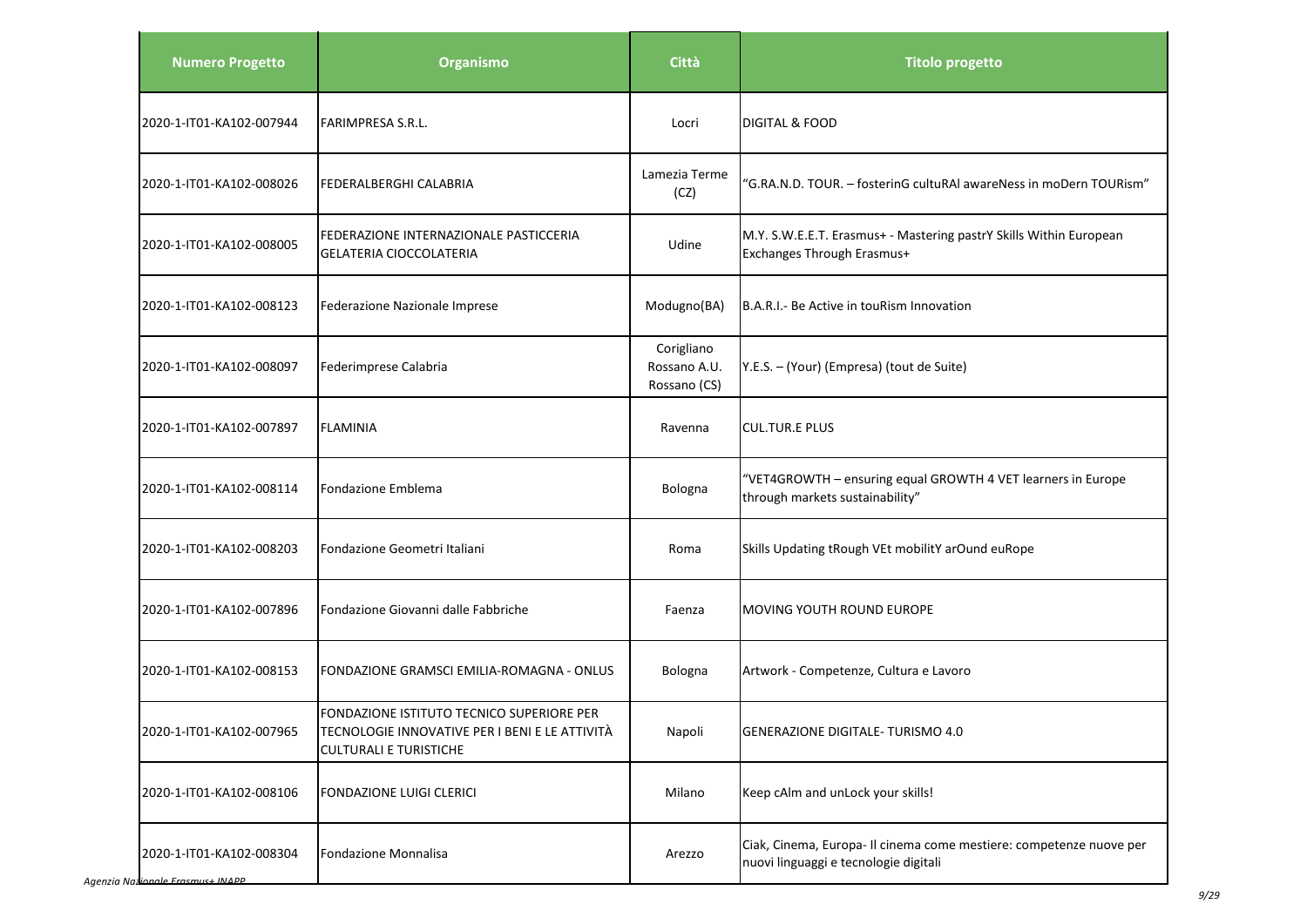| <b>Numero Progetto</b>   | Organismo                                                                                                                                          | Città                     | <b>Titolo progetto</b>                                                                                      |
|--------------------------|----------------------------------------------------------------------------------------------------------------------------------------------------|---------------------------|-------------------------------------------------------------------------------------------------------------|
| 2020-1-IT01-KA102-008179 | Fondazione Opera Monte Grappa                                                                                                                      | Fonte (Tv)                | TECHMobility: mobilità nei settori dell'automotive, automazione e grafica                                   |
| 2020-1-IT01-KA102-008299 | For.s.F. - Formazione senza Frontiere                                                                                                              | Foligno                   | <b>BUSINESS IDEAS</b>                                                                                       |
| 2020-1-IT01-KA102-007942 | Form Retail s.r.l                                                                                                                                  | Napoli                    | R.E.T.AIL.ING. - euRopEan parTnership in retAIL sector to support learners<br>enterING in the labour market |
| 2020-1-IT01-KA102-008335 | FORMA CAMERA - AZIENDA SPECIALE DELLA CAMERA<br>DI COMMERCIO, INDUSTRIA, ARTIGIANATO E<br>AGRICOLTURA DI ROMA PER LA FORMAZIONE<br>IMPRENDITORIALE | Roma                      | DEMETRA PRO: Developing Export and Marketing Experience through<br><b>TRaining Abroad</b>                   |
| 2020-1-IT01-KA102-008164 | FORMAMENTIS S.R.L.                                                                                                                                 | Roma                      | UP.S.C.A.L.E. - UPgrade of Skills and Competences elevAting Learners in<br>Enogastronomy                    |
| 2020-1-IT01-KA102-008124 | Formare Puglia                                                                                                                                     | Taranto                   | STRATEGIC THINKING AND ACTING                                                                               |
| 2020-1-IT01-KA102-008327 | <b>Fornace Fonti</b>                                                                                                                               | Rovigo                    | Professional Experience and Training in Restauration Arts                                                   |
| 2020-1-IT01-KA102-008250 | FORTES Impresa Sociale Srl                                                                                                                         | Vicenza                   | IN.DI. - Strumenti e competenze per l'innovazione digitale                                                  |
| 2020-1-IT01-KA102-007953 | Gesfor                                                                                                                                             | Pozzuoli (NA)             | RAISING in B.L.U.E. - RAISING Benefits for Learners Under Erasmus+                                          |
| 2020-1-IT01-KA102-007912 | <b>GLOCAL SRL</b>                                                                                                                                  | Pontecagnano<br>(Salerno) | MEN TECH 5.0 - transnational approaches for MEN & TECH integration<br>towards industry 5.0                  |
| 2020-1-IT01-KA102-007892 | <b>HOSTOUR</b>                                                                                                                                     | <b>Bosa</b>               | ECOTOURVET -International Eco Tourism Marketing and Management for<br><b>VET</b>                            |
| 2020-1-IT01-KA102-008037 | I.C. Borsellino Ajello                                                                                                                             | Mazara del Vallo          | Scaffolding for tomorrow's Europeans                                                                        |
| 2020-1-IT01-KA102-008296 | I.I.S Laeng Meucci                                                                                                                                 | Osimo                     | reShaping new professional skills for innovative jobs in Europe 4.0                                         |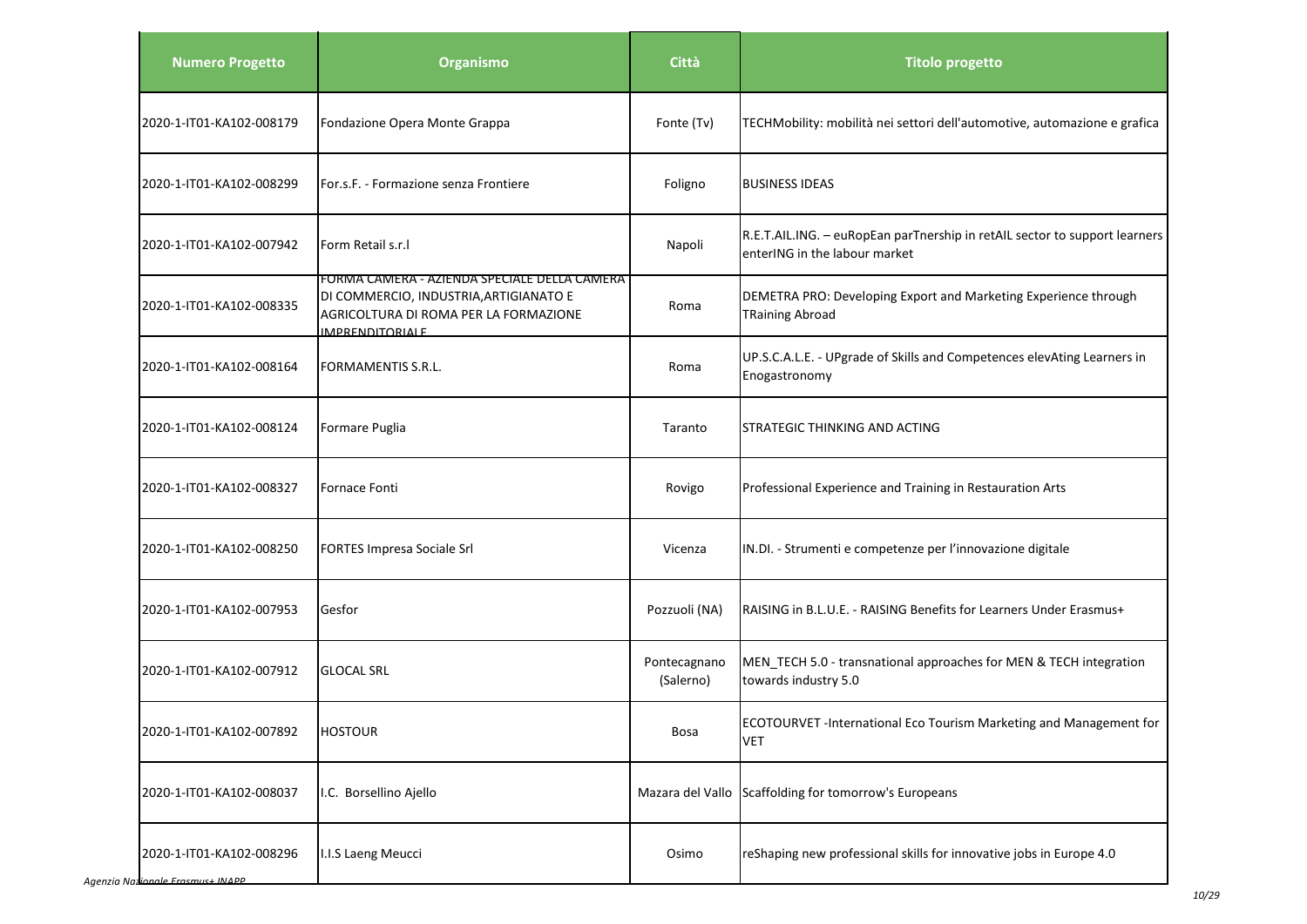| <b>Numero Progetto</b>                                     | Organismo                            | <b>Città</b>            | <b>Titolo progetto</b>                                                                               |
|------------------------------------------------------------|--------------------------------------|-------------------------|------------------------------------------------------------------------------------------------------|
| 2020-1-IT01-KA102-008166                                   | I.I.S Luigi Donati                   | Fossombrone PU          | Rete provinciale (PU) per migliorare le competenze digitali (Social<br>Network) per l'occupabilità   |
| 2020-1-IT01-KA102-008326                                   | I.I.S. "Carlo e Nello Rosselli"      | Aprilia                 | Nuove opportunità di lavoro in Europa                                                                |
| 2020-1-IT01-KA102-008209                                   | I.I.S. "Di Poppa-Rozzi"              | Teramo                  | I.T.S.M.E. - no one Is Too Small to Make differencE                                                  |
| 2020-1-IT01-KA102-008134                                   | I.I.S. "GIORDANO BRUNO"              | Perugia                 | ECO 2030: Esperienze Competenze ed Orientamento per una crescita<br>sostenibile                      |
| 2020-1-IT01-KA102-008231                                   | I.I.S. "P. SRAFFA"                   | Crema                   | Capacity-building for Responsible social Entrepreneurs                                               |
| 2020-1-IT01-KA102-008055                                   | I.I.S. Apicio Colonna Gatti          | Anzio                   | Mobility Exchange in European Training                                                               |
| 2020-1-IT01-KA102-008072                                   | I.I.S. CARRARA NOTTOLINI BUSDRAGHI   | Lucca                   | INSIDE 4.0: Tecnici dell' INnovazione digitale e tecnologica dei SIstemi e<br>DEi prodotti 4.0       |
| 2020-1-IT01-KA102-008260                                   | II.I.S. IPSAR- MORO                  | Margherita di<br>Savoia | Tirocinio e Mobilità in Europa                                                                       |
| 2020-1-IT01-KA102-007988                                   | I.I.S. PARADISI                      | Vignola                 | European Digital Marketing                                                                           |
| 2020-1-IT01-KA102-008028                                   | I.I.S. R. ZERBONI                    | Torino                  | FASHION L.A.B. - support soft and hard skills in FASHION trought an<br>aLiance for leArners moBility |
| 2020-1-IT01-KA102-007911                                   | I.I.S."D'ARCO-D'ESTE'                | Mantova                 | LOGISTIC INTERNATIONAL TRAINING OPPORTUNITIES IN EUROPE 2                                            |
| 2020-1-IT01-KA102-007975                                   | I.I.S."Leonardo da Vinci - Fascetti" | Pisa                    | SHAring innovative technological sKills between schools and European<br>companies                    |
| 2020-1-IT01-KA102-007994<br><b>Jionale Fracmus + INADD</b> | I.I.S.S. " Amerigo Vespucci"         | Molfetta                | S.T.E.P. - Students and Teachers Education to<br>Produce jobs and inclusion                          |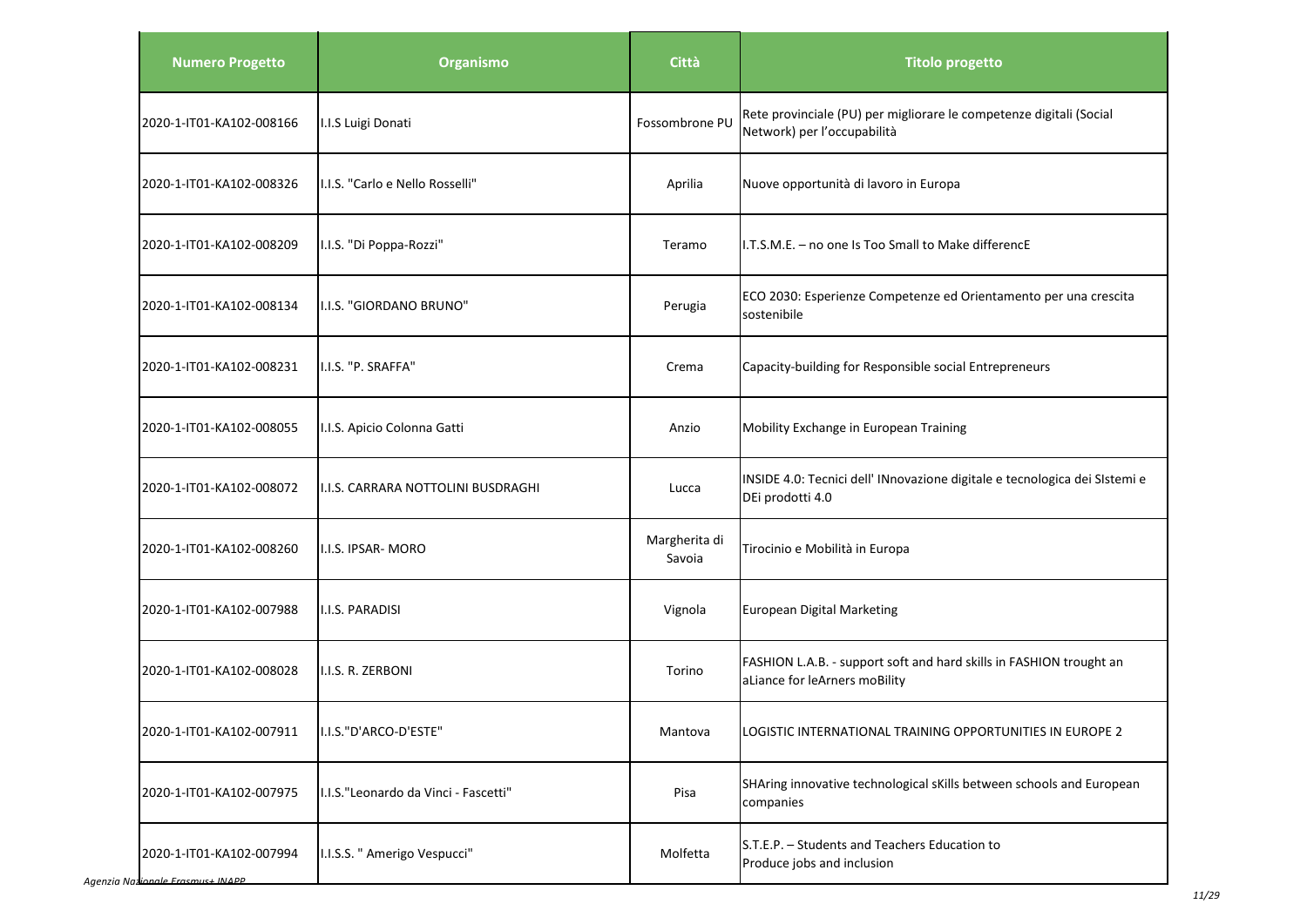| <b>Numero Progetto</b>   | Organismo                                                                 | Città                        | <b>Titolo progetto</b>                                                                                                        |
|--------------------------|---------------------------------------------------------------------------|------------------------------|-------------------------------------------------------------------------------------------------------------------------------|
| 2020-1-IT01-KA102-008258 | I.I.S.S. F. RE CAPRIATA                                                   | Licata                       | Rafforzamento delle competenze per una carriera futura duratura                                                               |
| 2020-1-IT01-KA102-008242 | <b>I.I.S.S. FERRARIS ACIREALE</b>                                         | Acireale (CT)                | European Work On Raising Knowledge & Skills                                                                                   |
| 2020-1-IT01-KA102-007971 | I.I.S.S. V.Ignazio Capizzi                                                | <b>Bronte</b>                | GreenER                                                                                                                       |
| 2020-1-IT01-KA102-007964 | I.I.S.S."ORIANI-TANDOI"                                                   | Corato                       | "N.E.M.O. for School - New Educational Methods and Opportunities for<br>School"                                               |
| 2020-1-IT01-KA102-008024 | I.P.S.S.E.O.A. Amerigo Vespucci                                           | Roma                         | "W.O.R.K. in EU. - Work-based Opportunities for leaRning sKills in EUrope"                                                    |
| 2020-1-IT01-KA102-007963 | I.S.I. GARFAGNANA                                                         | Castelnuovo di<br>Garfagnana | The European dimension for education and training                                                                             |
| 2020-1-IT01-KA102-008146 | I.S.I. ISTITUTO SUPERIORE DI ISTRUZIONE BARGA                             | <b>Barga</b>                 | Barga Youth in Europe                                                                                                         |
| 2020-1-IT01-KA102-008227 | I.S.I.S. "Michelangelo Buonarroti"                                        | Monfalcone                   | Bio.Health (BIO.H) - Biotecnologie, chimica e materiali al servizio del<br>benessere e della salute dell'uomo e dell'ambiente |
| 2020-1-IT01-KA102-008254 | I.S.I.S. Sandro Pertini                                                   | Afragola                     | <b>EU-VETTowards Europe</b>                                                                                                   |
| 2020-1-IT01-KA102-008252 | I.S.I.S.S. "G. B. NOVELLI" MARCIANISE                                     | Marcianise                   | S.T.Y.LE. 2 - Supporting Traineeships for Young LEarners 2                                                                    |
| 2020-1-IT01-KA102-008316 | I.S.I.S.S. MAGNAGHI - SOLARI                                              | Salsomaggiore<br>Terme       | Tast3R - Training Agro-food Students from Emilia-Romagna to Europe                                                            |
| 2020-1-IT01-KA102-008244 | I.S.I.S.S. Majorana                                                       | Santa Maria a<br>Vico        | Trust EU for your Future                                                                                                      |
| 2020-1-IT01-KA102-008048 | IAL - Innovazione Apprendimento Lavoro Lombardia<br>Srl - Impresa Sociale | Sesto San<br>Giovanni (MI)   | CHANCE: Competence-building and Higher Awareness through New<br>Challenges in Europe                                          |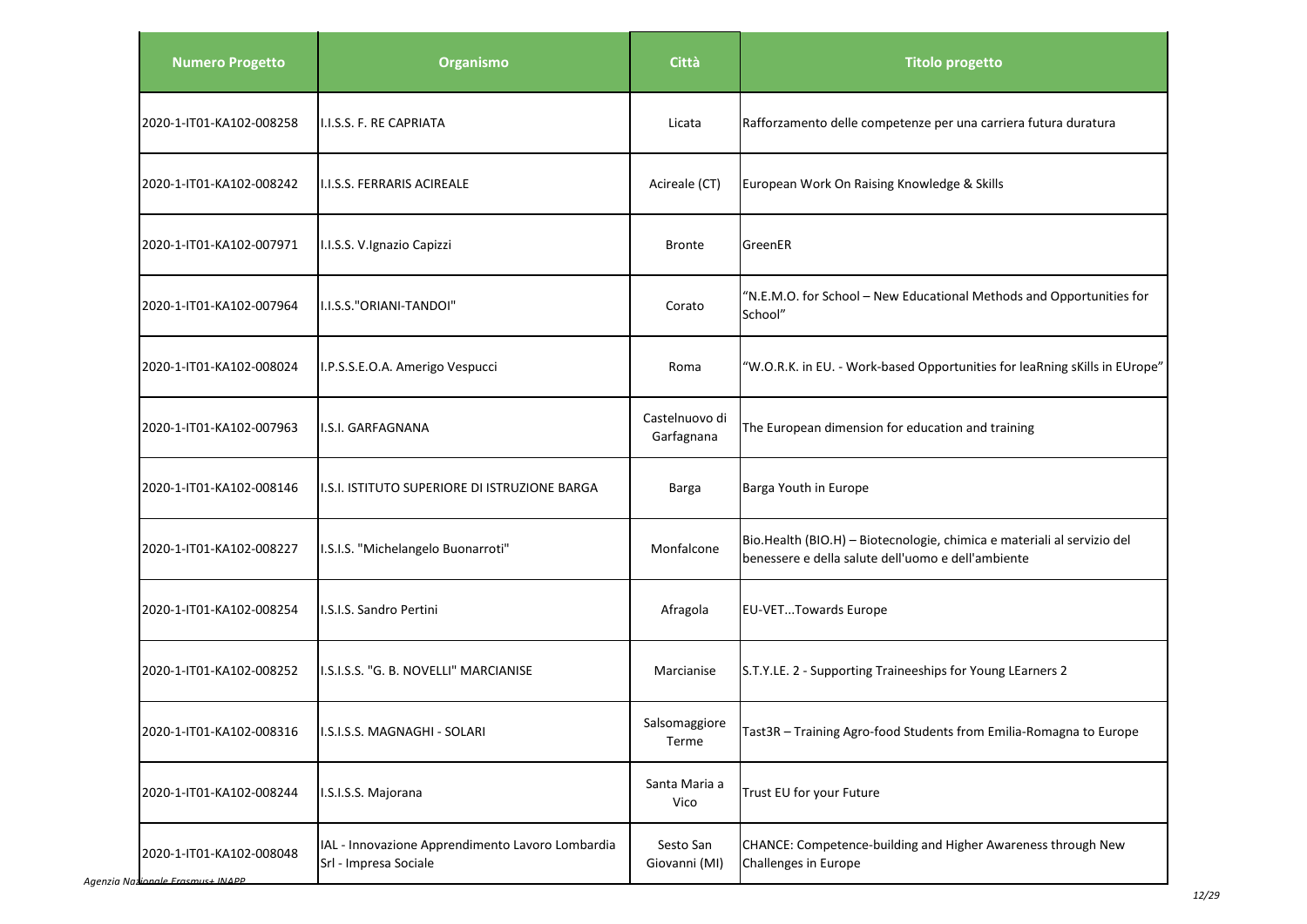| <b>Numero Progetto</b>   | <b>Organismo</b>                                                     | Città                | <b>Titolo progetto</b>                                                                                                                                 |
|--------------------------|----------------------------------------------------------------------|----------------------|--------------------------------------------------------------------------------------------------------------------------------------------------------|
| 2020-1-IT01-KA102-008196 | IAL INNOVAZIONE APPRENDIMENTO LAVORO<br>MARCHE SRL IMPRESA SOCIALE   | Ancona               | WELLNESS&HEALTHCARE -VET Learners in Europe to gain professional<br>skills in the wellness and healthcare sectors                                      |
| 2020-1-IT01-KA102-008117 | IAL Toscana Innovazione Apprendimento Lavoro srl.<br>Impresa Sociale | Firenze              | Una visione europea del turismo                                                                                                                        |
| 2020-1-IT01-KA102-008329 | IIS "Stendhal"                                                       | Civitavecchia        | Encourage yoUng tRaining aRound euroPE for locAl developmeNt                                                                                           |
| 2020-1-IT01-KA102-008334 | lis Alessandro Volta                                                 | Sassuolo Modena DUAL |                                                                                                                                                        |
| 2020-1-IT01-KA102-008339 | IIS Antonio Badoni                                                   | Lecco                | Developing skills and European consciousness in the shadow of the Berlin<br>Wall                                                                       |
| 2020-1-IT01-KA102-008269 | <b>IIS Astolfo Lunardi</b>                                           | <b>Brescia</b>       | Students at work!                                                                                                                                      |
| 2020-1-IT01-KA102-008298 | IIIS BELLUZZI - FIORAVANTI                                           | Bologna              | Automation, Mechanics, Agricolture 2020                                                                                                                |
| 2020-1-IT01-KA102-008320 | <b>IIS CASTROLIBERO</b>                                              | Castrolibero         | GULLIVER: building bridges between New Skills and Green Jobs -<br>European VET Mobility to develop skiLLs for Inclusive Growth and Green<br>Employment |
| 2020-1-IT01-KA102-008008 | <b>IIS Cavour Marconi Pascal</b>                                     | Perugia              | DR.E.S.S. CODE- Driving tEachers and Students to textile induStry's CODE                                                                               |
| 2020-1-IT01-KA102-008032 | IIS E. MONTALE NUOVO IPC                                             | Genova               | Supportare le esperienze Erasmus+ per Promuovere il territorio e le<br>tipicità della Liguria                                                          |
| 2020-1-IT01-KA102-008236 | IIS IPSIA MARCONI CS-LIC SC ITE GUARASCI<br><b>ROGLIANO</b>          | Cosenza              | MEC IN MOBILITA' EUROPEA II                                                                                                                            |
| 2020-1-IT01-KA102-008126 | <b>IIS L EINAUDI</b>                                                 | Chiari               | Working as a European Citizen                                                                                                                          |
| 2020-1-IT01-KA102-008314 | <b>IIS Luca Pacioli</b>                                              | Crema                | Moving Abroad for Knowledge Empowerment to UPgrade YOUth                                                                                               |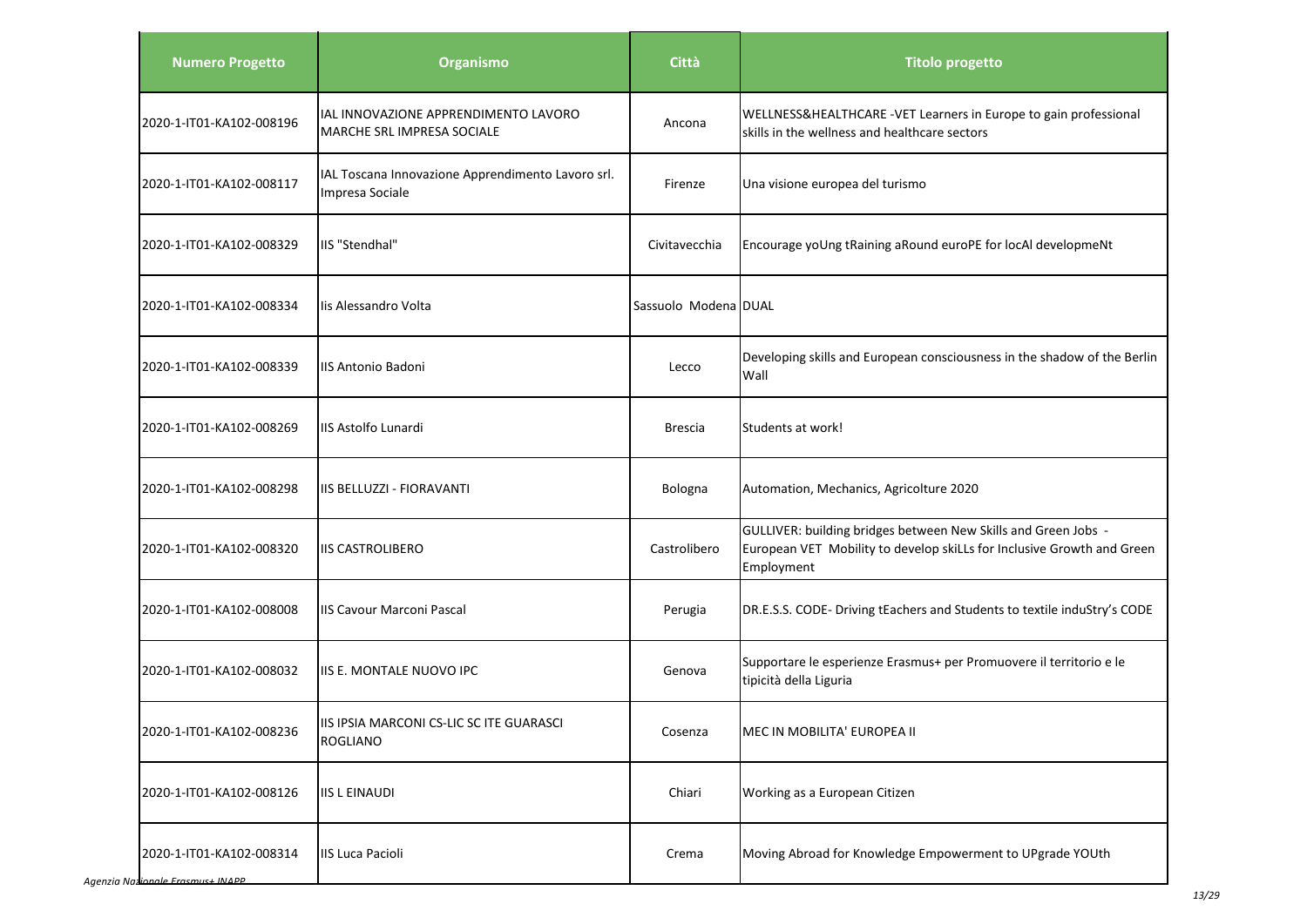| <b>Numero Progetto</b>               | Organismo                       | Città                   | <b>Titolo progetto</b>                                                                                      |
|--------------------------------------|---------------------------------|-------------------------|-------------------------------------------------------------------------------------------------------------|
| 2020-1-IT01-KA102-008017             | <b>IIS LUIGI DI SAVOIA</b>      | Chieti                  | F.O.S.TE.R. WBL - FavOring School InTErnationalisation thRough Work-<br><b>Based Learning</b>               |
| 2020-1-IT01-KA102-008141             | <b>IIS Olivetti</b>             | Ivrea                   | Working in europe                                                                                           |
| 2020-1-IT01-KA102-008193             | <b>IIS ROSSANO "ITAS-ITC"</b>   | Corigliano -<br>Rossano | Working-out for a wonderful future.                                                                         |
| 2020-1-IT01-KA102-008275             | IIS SALVEMINI DUCA D'AOSTA      | Firenze                 | Traineeships in Europe: Key Competences for sustainability and local<br>developement                        |
| 2020-1-IT01-KA102-008338             | IIS VANVITELLI STRACCA ANGELINI | Ancona                  | Enviro-green Work-Based Learning experiences                                                                |
| 2020-1-IT01-KA102-007886             | IISS "Ettore Majorana"          | <b>Brindisi</b>         | Majorana Improving Soft Skills In Other Nations 2                                                           |
| 2020-1-IT01-KA102-008190             | <b>IISS Copernico-Pasoli</b>    | Verona                  | Boosting youth Employability through Digital skills development                                             |
| 2020-1-IT01-KA102-007980             | <b>IISS VOLTA DE GEMMIS</b>     | <b>Bitonto</b>          | INtegrate Competences to aLlow stUdentS' integratION                                                        |
| 2020-1-IT01-KA102-008291             | <b>IKAROS S.R.L</b>             | Bergamo                 | ABROAD TOGETHER: experience for the future                                                                  |
| 2020-1-IT01-KA102-007957             | IL BUON GUSTO ITALIANO S.R.L.   | Desenzano del<br>Garda  | E.A.T. L.OV.E. - European Alliances for the Trainees Learning and the<br>innOVation of smE                  |
| 2020-1-IT01-KA102-008151             | Informamentis Europa            | Caserta                 | Skills Trainees International Learning in Europe                                                            |
| 2020-1-IT01-KA102-008021             | <b>INPUT DATA</b>               | Pozzuoli (NA)           | P.A.R.T.E.N.O.P.E. 2.0 - Preparing leArners foR Tourism dEvelopmeNt<br>thrOugh Professional Experiences 2.0 |
| 2020-1-IT01-KA102-008063<br>$in Enc$ | IPS "J.B.Beccari"               | Torino                  | GA.S.T.RO. TOURI.S.M. Second Part - Gathering Skills To ROck TOURIsm<br>and gaStronomy in pieMonte          |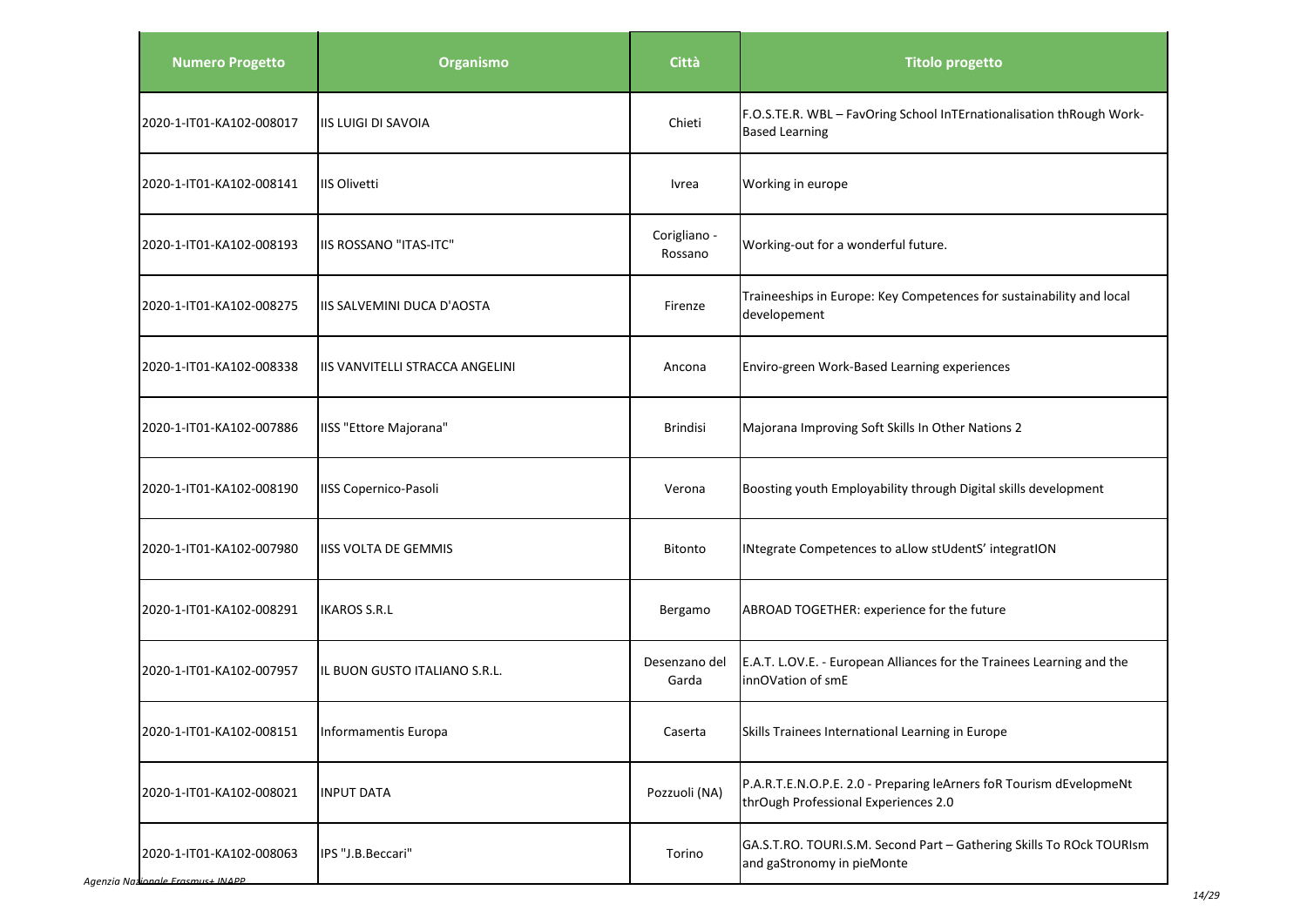| <b>Numero Progetto</b>   | Organismo                                                | Città         | <b>Titolo progetto</b>                                                                                                       |
|--------------------------|----------------------------------------------------------|---------------|------------------------------------------------------------------------------------------------------------------------------|
| 2020-1-IT01-KA102-008199 | IPS "S. D'ACQUISTO" Bagheria                             | Bagheria      | Competenze in Manutenzione!- Digital e Green per le professioni del<br>futuro                                                |
| 2020-1-IT01-KA102-008145 | <b>IPS VERSARI MACRELLI</b>                              | Cesena        | Learning Outcomes for the Wellness Economy                                                                                   |
| 2020-1-IT01-KA102-008065 | IPSAA DON DEODATO MELONI                                 | Oristano      | A.G.R.I.T.O.U.R. - Act toGether to pRomote sustalnability paThs in the<br>sectOr agro-rUral touRism                          |
| 2020-1-IT01-KA102-008143 | IPSAAABI B.C.DE FRANCESCHI-A.PACINOTTI                   | Pistoia       | M.A.D.E. in Tuscany - Manifacturing and Agricultural methoDs for young<br><b>Entrepreneurs in Tuscany</b>                    |
| 2020-1-IT01-KA102-007926 | IPSAR - IPSSEOA Via A. DE Gasperi, 8 Palombara<br>Sabina |               | Palombara Sabina Travelling and Improving My Experience To Gain Opportunities                                                |
| 2020-1-IT01-KA102-007889 | <b>IPSEOA Lucio Petronio</b>                             | Pozzuoli (NA) | S.E.A. - Superior Educational Activities                                                                                     |
| 2020-1-IT01-KA102-007936 | IPSIA "DON POCOGNONI" MATELICA                           | Matelica      | C.LE.A.N.-Eu Cooperation LEading to A Neat Europe                                                                            |
| 2020-1-IT01-KA102-008069 | <b>IPSSA Nino Bergese</b>                                | Genova        | S.T.A.R.T. - Supporting Training Activities to Raise Tourism quality                                                         |
| 2020-1-IT01-KA102-008300 | <b>IPSSAR Massimo Alberini</b>                           | Villorba (TV) | Una scuola migliore per un mondo migliore                                                                                    |
| 2020-1-IT01-KA102-008001 | ipssar-castrovillari                                     | Castrovillari | H.O.ST. - enHance cOmpetences of the STudents                                                                                |
| 2020-1-IT01-KA102-007945 | IPSSAT ROCCO CHINNICI                                    | Nicolosi      | In rete con gli operatori europei del turismo per lo sviluppo delle<br>competenze e l'accesso al patrimonio culturale locale |
| 2020-1-IT01-KA102-008331 | <b>IPSSEOA COSTAGGINI RIETI</b>                          | Rieti         | Enhancing job opportunities for young people in Europe                                                                       |
| 2020-1-IT01-KA102-008130 | IRECOOP EMILIA ROMAGNA SOC. COOP.                        | Bologna       | CoopNET: networking to enhance Cooperative Business Start-up                                                                 |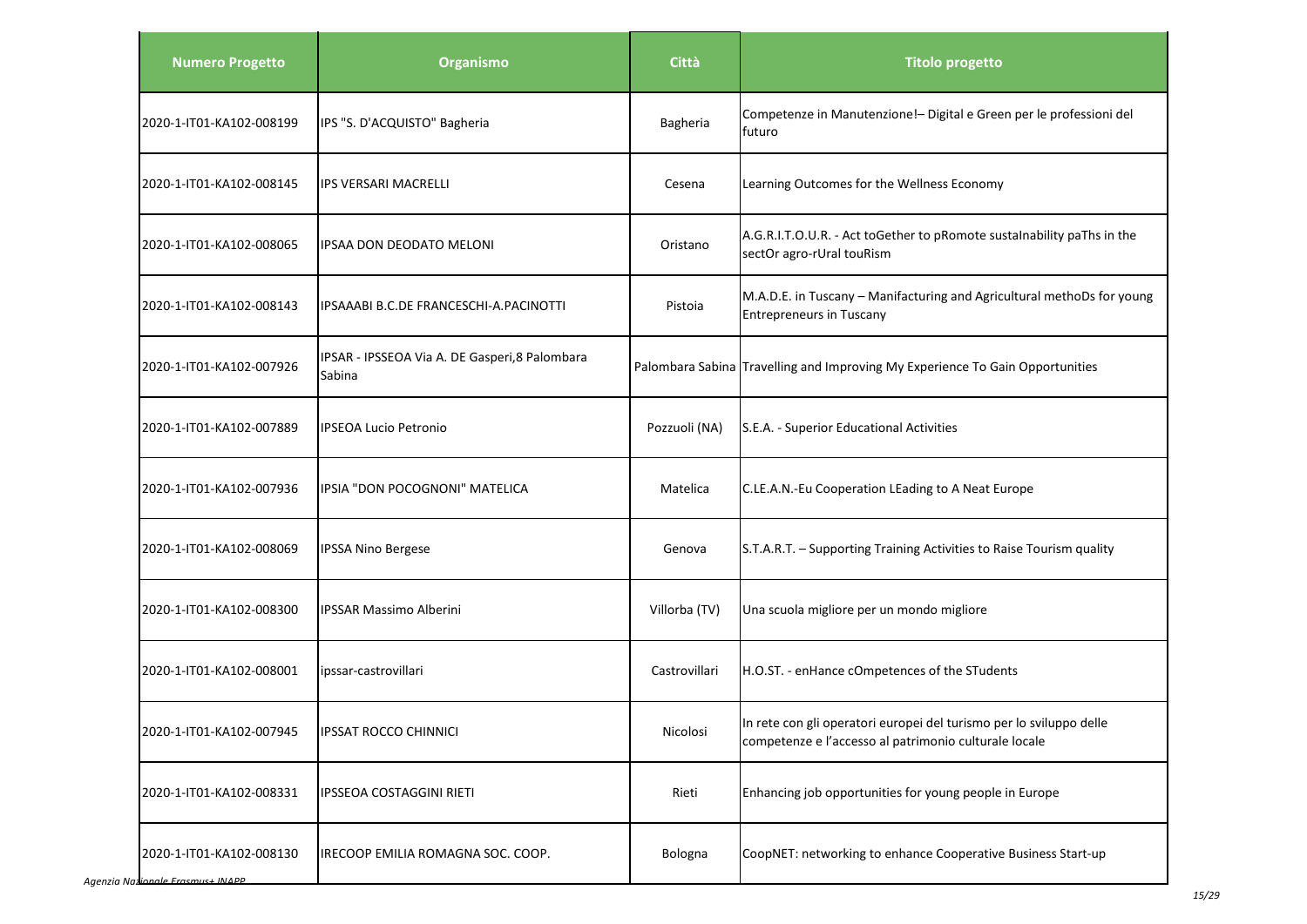| <b>Numero Progetto</b>   | Organismo                                                                            | Città             | <b>Titolo progetto</b>                                                                                |
|--------------------------|--------------------------------------------------------------------------------------|-------------------|-------------------------------------------------------------------------------------------------------|
| 2020-1-IT01-KA102-008347 | IS "Puecher-Olivetti"                                                                | Rho               | Consolidare le competenze per essere competitivi nella Green Economy e<br>nel turismo sostenibile     |
| 2020-1-IT01-KA102-008165 | ISFORCOOP Istituto Ligure Formazione Cooperativa                                     | Genova            | "LEAGUE.U.R.I.A. - a LEAGUE to Update leaRners' skills Abroad"                                        |
| 2020-1-IT01-KA102-008278 | <b>ISII MARCONI</b>                                                                  | Piacenza          | EUVETMOB per il futuro dell'Europa                                                                    |
| 2020-1-IT01-KA102-008075 | ISIS "Brignoli - Einaudi - Marconi"                                                  | Gradisca d'Isonzo | PR.O. G.R.E.E.N.: PRecisiOn farminG - a mobility expeRiEnce fo vEt aNd<br>staff                       |
| 2020-1-IT01-KA102-008197 | ISIS "F. DE SARLO" - LAGONEGRO (PZ)                                                  | Lagonegro         | Buy as a Buyer in a global economy                                                                    |
| 2020-1-IT01-KA102-007930 | <b>ISIS Carlo Levi</b>                                                               | Sant'Arcangelo    | START UP: PERCORSI DI FORMAZIONE PROFESSIONALE PER LO STAFF E<br><b>GLI STUDENTI DELLA BASILICATA</b> |
| 2020-1-IT01-KA102-008214 | ISIS EINAUDI CECCHERELLI                                                             | Piombino          | <b>Action Centered on Tourism</b>                                                                     |
| 2020-1-IT01-KA102-008125 | ISIS Leopoldo II di Lorena                                                           | Grosseto          | DE.M.E.T.R.A. - DEveloping Mobility for European cooperaTion in<br>pRecision Agriculture              |
| 2020-1-IT01-KA102-007934 | <b>ISIS Vincenzo Corrado</b>                                                         | Castel Volturno   | TR.U.S.T. - TRansnational Updating for Students and Teachers                                          |
| 2020-1-IT01-KA102-008281 | Ispettoria Salesiana San Zeno                                                        | Verona            | Lean Tech Europe                                                                                      |
| 2020-1-IT01-KA102-008161 | Istituti Pitagora srl                                                                | Pescara           | Vlogger                                                                                               |
| 2020-1-IT01-KA102-007933 | Istituto di Istruzione Secondaria Statale II Grado<br>Emilio Sereni Afragola-Cardito | Afragola          | "Embracing EU"                                                                                        |
| 2020-1-IT01-KA102-007968 | <b>Istituto DE PACE</b>                                                              | Lecce             | DE. P.A.CE. - DEvelop entrePreneurship leArning and competenCEs                                       |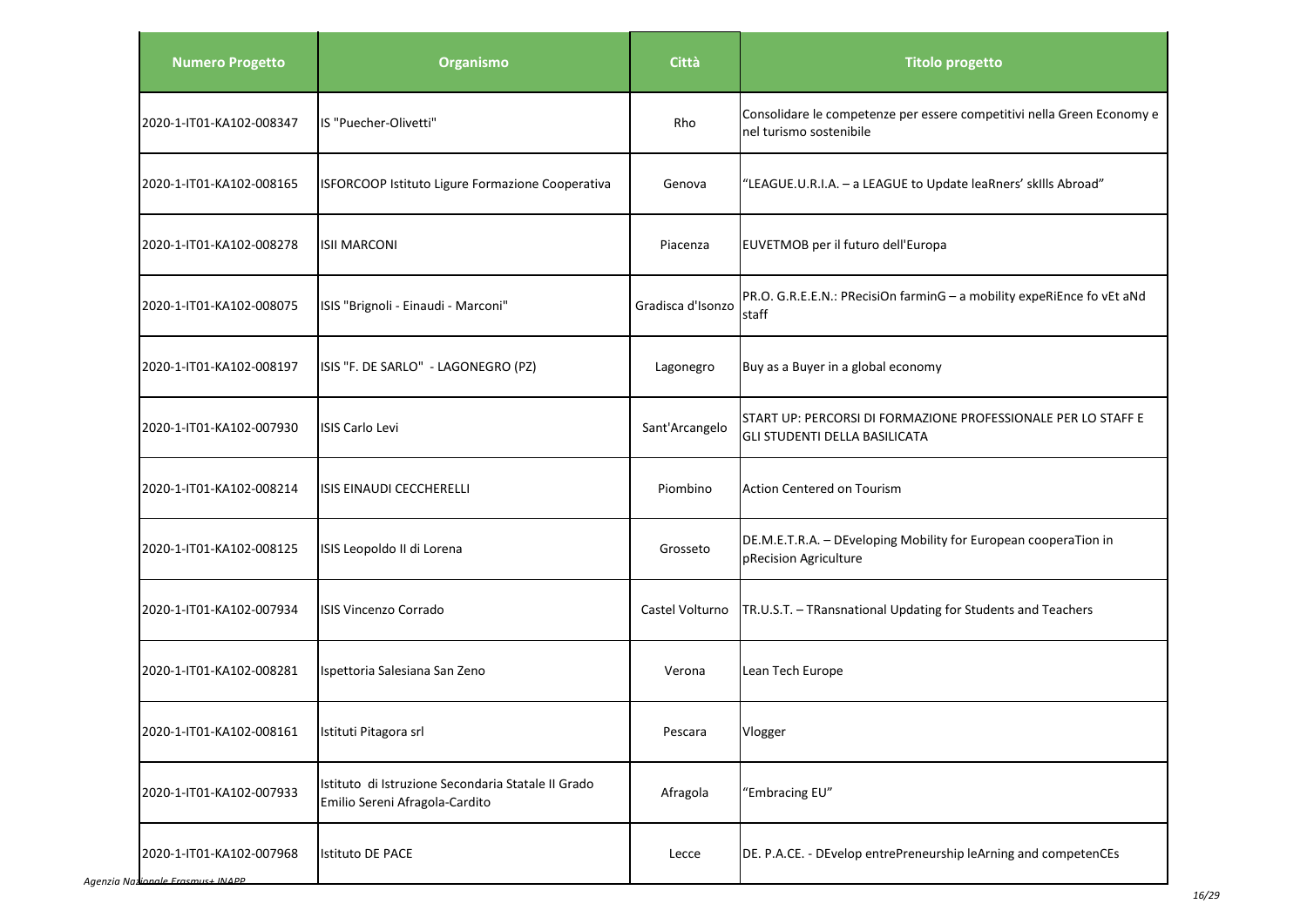| <b>Numero Progetto</b>   | <b>Organismo</b>                                                             | Città                  | <b>Titolo progetto</b>                                                                                                           |
|--------------------------|------------------------------------------------------------------------------|------------------------|----------------------------------------------------------------------------------------------------------------------------------|
| 2020-1-IT01-KA102-008285 | Istituto di Istruzione Secondaria Superiore "L. Fazzini -<br>V. Giuliani"    | Vieste                 | Learning by doing                                                                                                                |
| 2020-1-IT01-KA102-008265 | Istituto di Istruzione Superiore "Adriano Olivetti"                          | Orta Nova (FG)         | Percorsi CLIL attraverso Esperienze Transnazionali e Orientamento                                                                |
| 2020-1-IT01-KA102-008041 | Istituto di Istruzione Superiore "Carlo Beretta"                             | Gardone Val<br>Trompia | Beretta chiama Europa: per una crescita professionale innovativa e<br>inclusiva                                                  |
| 2020-1-IT01-KA102-008313 | ISTITUTO DI ISTRUZIONE SUPERIORE "DE TITTA-<br>FERMI" LANCIANO (CH)          | Lanciano               | YOU CARE - YOUngsters involved in CARE and assistance for inclusive<br>societies                                                 |
| 2020-1-IT01-KA102-008113 | ISTITUTO DI ISTRUZIONE SUPERIORE "F. ALGAROTTI"                              | Venezia                | Training Up - Getting used to Learning Mobility                                                                                  |
| 2020-1-IT01-KA102-007910 | Istituto di Istruzione Superiore "G. Caselli"                                | Siena                  | Transfer of new competencies on Building Information Modeling                                                                    |
| 2020-1-IT01-KA102-008319 | ISTITUTO DI ISTRUZIONE SUPERIORE "RANIERI MARIO<br>COSSAR-LEONARDO DA VINCI" | Gorizia                | Programma di scambio internazionale tra scuole professionali per lo<br>sviluppo delle competenze.<br>Cadenberge - Roma - Gorizia |
| 2020-1-IT01-KA102-007931 | Istituto di Istruzione Superiore "Roncalli"                                  | Poggibonsi (SI)        | Mobility for Internationalisation & Smart Specialisation in Tuscany                                                              |
| 2020-1-IT01-KA102-008173 | Istituto di istruzione superiore Danilo Dolci                                | Partinico (PA)         | Growing Up AbRoaD                                                                                                                |
| 2020-1-IT01-KA102-008040 | Istituto di Istruzione Superiore di Stato "Andrea<br>Mantegna"               | <b>Brescia</b>         | Growing Responsible European youth Empowering iNternational skills to<br>reduce FOOD waste                                       |
| 2020-1-IT01-KA102-008058 | ISTITUTO DI ISTRUZIONE SUPERIORE FEDERICO<br>CAFFE'                          | Roma                   | European Cyber Guards                                                                                                            |
| 2020-1-IT01-KA102-008159 | ISTITUTO DI ISTRUZIONE SUPERIORE LEONARDO DA<br><b>VINCI</b>                 | Umbertide              | DIANA - Developing Innovation through exchanges on Artificial intelligence<br>with other European NAtions                        |
| 2020-1-IT01-KA102-008122 | Istituto di Istruzione Superiore Marco Polo Ruggero<br>Bonghi                | Assisi                 | B.A.F. - Building A Future                                                                                                       |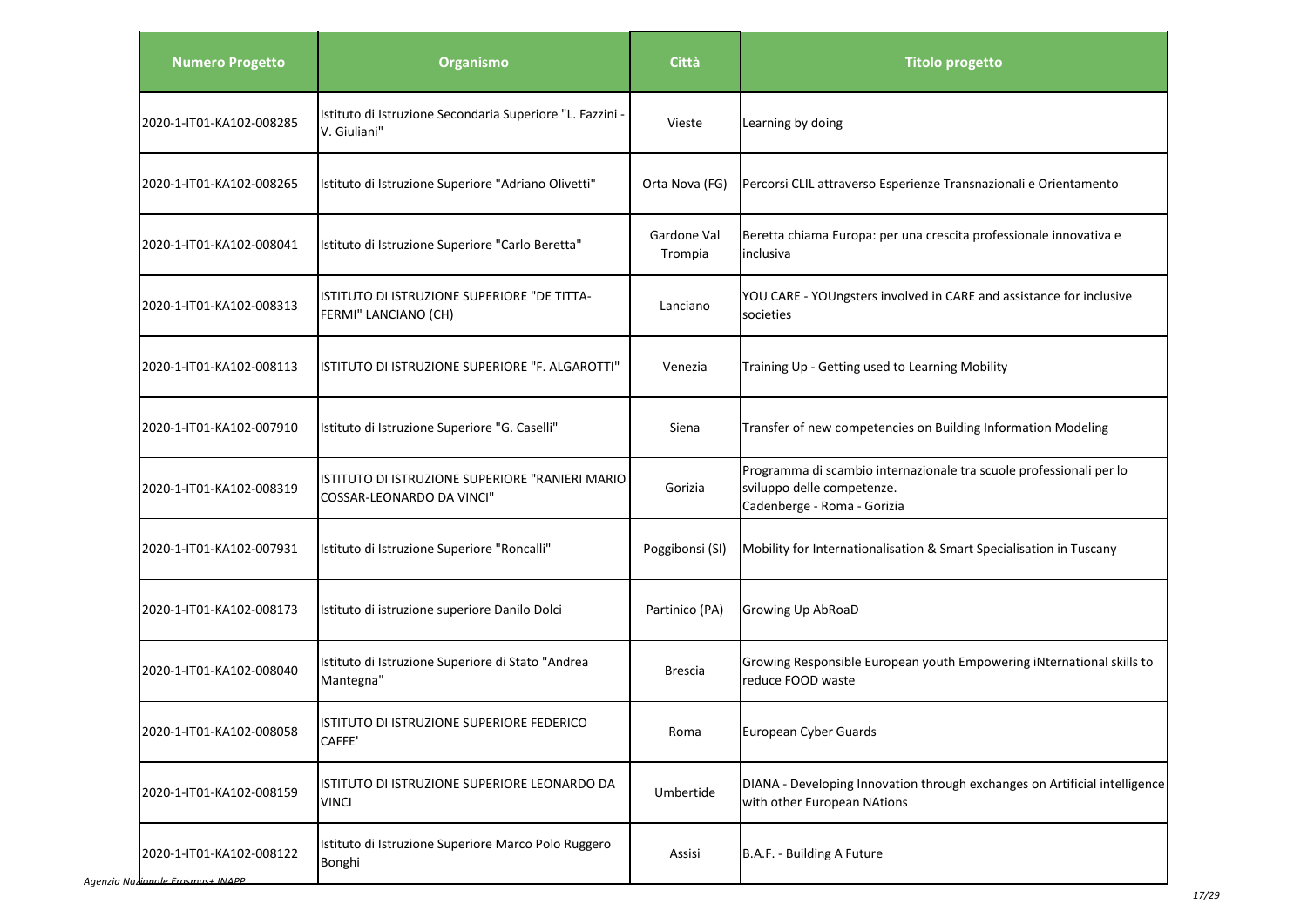| <b>Numero Progetto</b>   | <b>Organismo</b>                                                        | <b>Città</b>         | <b>Titolo progetto</b>                                                                                   |
|--------------------------|-------------------------------------------------------------------------|----------------------|----------------------------------------------------------------------------------------------------------|
| 2020-1-IT01-KA102-008221 | Istituto di Istruzione Superiore Nicolò Pellegrini                      | Sassari              | <b>IPECA Mobility</b>                                                                                    |
| 2020-1-IT01-KA102-008276 | Istituto d'Istruzione Superiore "G. Renda" - Polistena<br>(RC)          | Polistena (RC)       | Work Experience abroad for students                                                                      |
| 2020-1-IT01-KA102-008136 | Istituto d'Istruzione Superiore "L. Einaudi"                            | Palmi                | F.L.Y.-Forster Learning of Youngster                                                                     |
| 2020-1-IT01-KA102-008020 | Istituto d'Istruzione Superiore Antonio Meucci                          | Carpi                | SMART.ER - Scuole Emiliano Romagnole in Mobilità per una crescita Smart                                  |
| 2020-1-IT01-KA102-008185 | ISTITUTO D'ISTRUZIONE SUPERIORE CIUFFELLI -<br><b>EINAUDI</b>           | Todi                 | AGRITECH - Mobilità Erasmus+ nel settore dell'agricoltura di precisione                                  |
| 2020-1-IT01-KA102-008261 | ISTITUTO D'ISTRUZIONE SUPERIORE CIUFFELLI -<br><b>EINAUDI</b>           | Todi                 | Arts&Crafts: inclusive job training in EU                                                                |
| 2020-1-IT01-KA102-008109 | Istituto d'Istruzione Superiore di Stato "Giuseppe<br>Greggiati"        | Ostiglia             | VIBES <sup>2</sup> - Vocational Bonds Empowering Students Skills                                         |
| 2020-1-IT01-KA102-008135 | Istituto D'Istruzione Superiore Giotto Ulivi                            | Borgo San<br>Lorenzo | Mugello valori capacità saperi                                                                           |
| 2020-1-IT01-KA102-007921 | Istituto d'Istruzione Superiore L. Costanzo                             | Decollatura          | DI.S.S.E.- Digital and Sustainable Solutions in Education                                                |
| 2020-1-IT01-KA102-008312 | Istituto d'Istruzione Superiore Mandralisca                             | Cefalù               | VET2EMPOWER- VET learners and Staff empowerment through Mobility<br>in tourism and local promotion field |
| 2020-1-IT01-KA102-007999 | Istituto d'Istruzione Superiore Statale "Pascal-<br>Comandini" - Cesena | Cesena               | ICARO 2: Information and Communication mobility Actions Result<br>Oriented                               |
| 2020-1-IT01-KA102-007987 | Istituto Eccelsa                                                        | Alberobello (BA)     | E.N.T.R.É.E. - Experiencing gastroNomy ThRough mEditerranean<br>Exchanges                                |
| 2020-1-IT01-KA102-008154 | ISTITUTO FRANCESCO DATINI                                               | Prato                | Made in Italy Ambassadors                                                                                |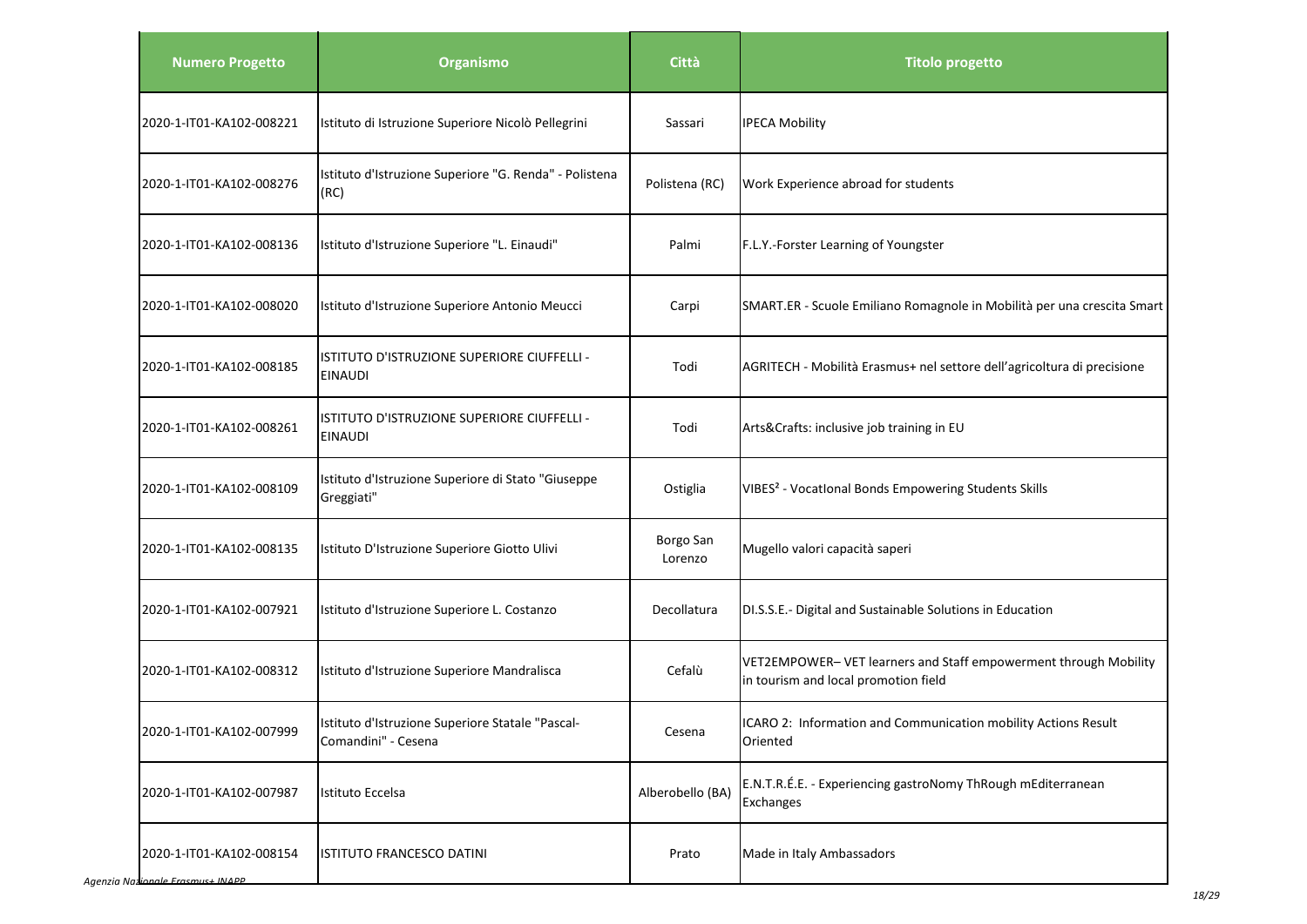| <b>Numero Progetto</b>              | <b>Organismo</b>                                                | <b>Città</b>              | <b>Titolo progetto</b>                                                                                           |
|-------------------------------------|-----------------------------------------------------------------|---------------------------|------------------------------------------------------------------------------------------------------------------|
| 2020-1-IT01-KA102-008283            | Istituto Istruzione Secondaria Superiore Aldo Moro              | Trani                     | PRoject for Internships in Management of Export III                                                              |
| 2020-1-IT01-KA102-008158            | Istituto Istruzione Secondaria Vergani Navarra Ferrara          | Ferrara                   | Discovering new flavours                                                                                         |
| 2020-1-IT01-KA102-008115            | ISTITUTO ISTRUZIONE SUPERIORE "G. GASPARRINI"                   | Melfi                     | EDU.S.TO.NE. - EDUcational Strategies for TOurism                                                                |
| 2020-1-IT01-KA102-007890            | Istituto Istruzione Superiore "Galilei - Di Palo"               | Salerno                   | S.M.A.R.T. - tranSnational Mobility Action for leaRners and Teachers<br>involved in vocational education         |
| 2020-1-IT01-KA102-007905            | Istituto Istruzione Superiore "P. Mazzone"                      | Roccella Ionica           | Trainees Occupability Opportunities in Labour Systems                                                            |
| 2020-1-IT01-KA102-008149            | Istituto Istruzione Superiore "Patrizi-Baldelli-<br>Cavallotti" | Città di Castello<br>(PG) | Ready for the Future, Professional Training meet Industry 4.0                                                    |
| 2020-1-IT01-KA102-008156            | Istituto Istruzione Superiore "Pezzullo - Quasimodo -<br>Serra" | Cosenza                   | N.E.X.T. - Network for European eXperiences in the field of vocational<br><b>Training</b>                        |
| 2020-1-IT01-KA102-008131            | Istituto Istruzione Superiore Alfredo Panzini                   | Senigallia                | <b>MARCHE DI CHARME 2020</b>                                                                                     |
| 2020-1-IT01-KA102-008132            | ISTITUTO ISTRUZIONE SUPERIORE B.PADOVANO                        | Senigallia                | "ST.A.R.S. - STudents And staff tRaining activities to upgrade Skills"                                           |
| 2020-1-IT01-KA102-007958            | Istituto Istruzione Superiore Bandini                           | Siena                     | Professionisti Preparati per migliorare le Performance energetiche e<br>ridurre l'impatto negativo sull'ambiente |
| 2020-1-IT01-KA102-008034            | Istituto istruzione superiore Benedetto Radice Bronte           | <b>Bronte</b>             | T.E.A.M. for business - sTudents and high school graduatEd educAtion<br>through Mobility for business            |
| 2020-1-IT01-KA102-008264            | ISTITUTO ISTRUZIONE SUPERIORE E.FERMI                           | Ascoli Piceno             | mobiliTy foR mArche regIoN vEt IEarners for INDUSTRY 4.0 Plus                                                    |
| 2020-1-IT01-KA102-008080<br>IIIBIDD | Istituto istruzione superiore Einaudi Scarpa                    | Montebelluna              | TV EUROPE- Training for VET Learners in Europe                                                                   |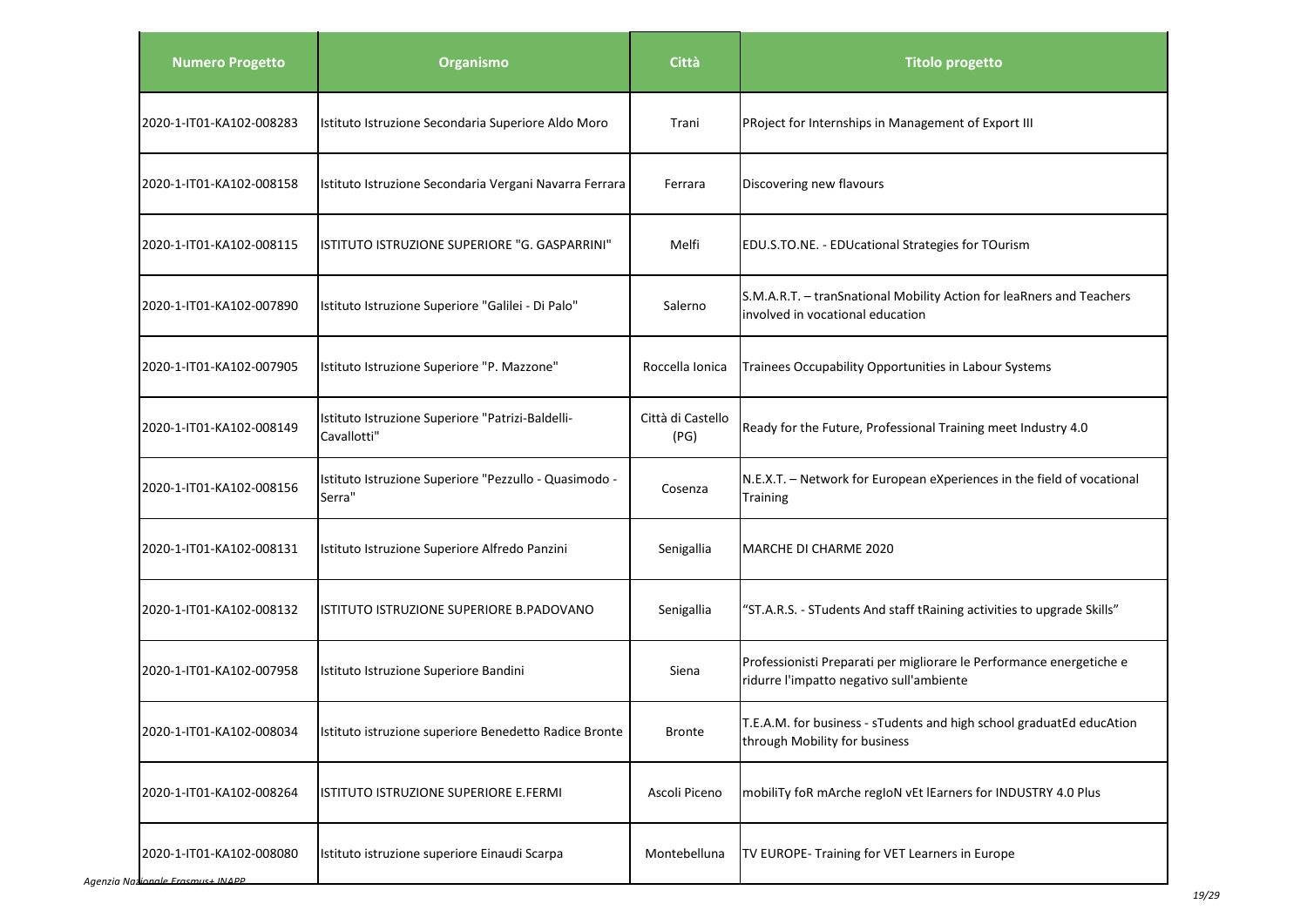| <b>Numero Progetto</b>   | <b>Organismo</b>                                                           | Città                   | <b>Titolo progetto</b>                                                                                                 |
|--------------------------|----------------------------------------------------------------------------|-------------------------|------------------------------------------------------------------------------------------------------------------------|
| 2020-1-IT01-KA102-008147 | ISTITUTO ISTRUZIONE SUPERIORE EZIO VANONI                                  | Vimercate               | OLYmpic Games 2026: Mobility Practices for Young students in Action                                                    |
| 2020-1-IT01-KA102-007906 | ISTITUTO ISTRUZIONE SUPERIORE GIOLITTI-<br><b>BELLISARIO</b>               | Mondovì                 | RistorAzione 4.0 tra tradizione e innovazione                                                                          |
| 2020-1-IT01-KA102-008139 | Istituto Istruzione Superiore Morante                                      | Firenze                 | Training for Social & Health professions in Europe _ II edition                                                        |
| 2020-1-IT01-KA102-008249 | Istituto Istruzione Superiore Statale "S. Caterina da<br>Siena - Amendola" | Salerno                 | "JO.IN.T.- JObs for INnovation in Tourism"                                                                             |
| 2020-1-IT01-KA102-008253 | Istituto Mattei                                                            | Caserta                 | M.A.R.T.E. - Mobilities in the Artistic sectoR for Traineeships in Europe                                              |
| 2020-1-IT01-KA102-007909 | Istituto Omnicomprensivo "F.lli Agosti"                                    | Bagnoregio              | Learners in mobilità alla scoperta delle produzioni vitivinicole europee                                               |
| 2020-1-IT01-KA102-008289 | Istituto Omnicomprensivo "Pestalozzi"                                      | Catania                 | E-TOURISM E SVILUPPO SOSTENIBILE: GESTIONE DIGITALE DELLE<br>STRUTTURE TURISTICHE COME RISORSA DI CRESCITA SOSTENIBILE |
| 2020-1-IT01-KA102-008341 | Istituto Omnicomprensivo D.Alighieri                                       | Nocera Umbra            | Skills fOr the future Of maNufacturing                                                                                 |
| 2020-1-IT01-KA102-008062 | Istituto Omnicomprensivo Rosselli Rasetti                                  | Castiglione del<br>Lago | T.E.AC.H.- sTrEngthening didACtic metHodologies to favour students'<br>learning                                        |
| 2020-1-IT01-KA102-007916 | ISTITUTO OMNICOMPRENSIVO STATALE DI RICCIA                                 | Riccia                  | Cluster Strategy to develop innovative skills on Bioeconomy and Agrifood<br>Industry                                   |
| 2020-1-IT01-KA102-008321 | Istituto per la Formazione, l'Occupazione e la Mobilità                    | <b>Bologna</b>          | Work placement in Europe to Improve the Tourism sector in Italy                                                        |
| 2020-1-IT01-KA102-008342 | Istituto per la Formazione, l'Occupazione e la Mobilità                    | Bologna                 | nuove tecnologie E Alternanza Scuola-lavoro<br>all'Estero per essere pronti al futuro                                  |
| 2020-1-IT01-KA102-008344 | Istituto per la Formazione, l'Occupazione e la Mobilità                    | Bologna                 | European work-based learning for 21st century Agriculture                                                              |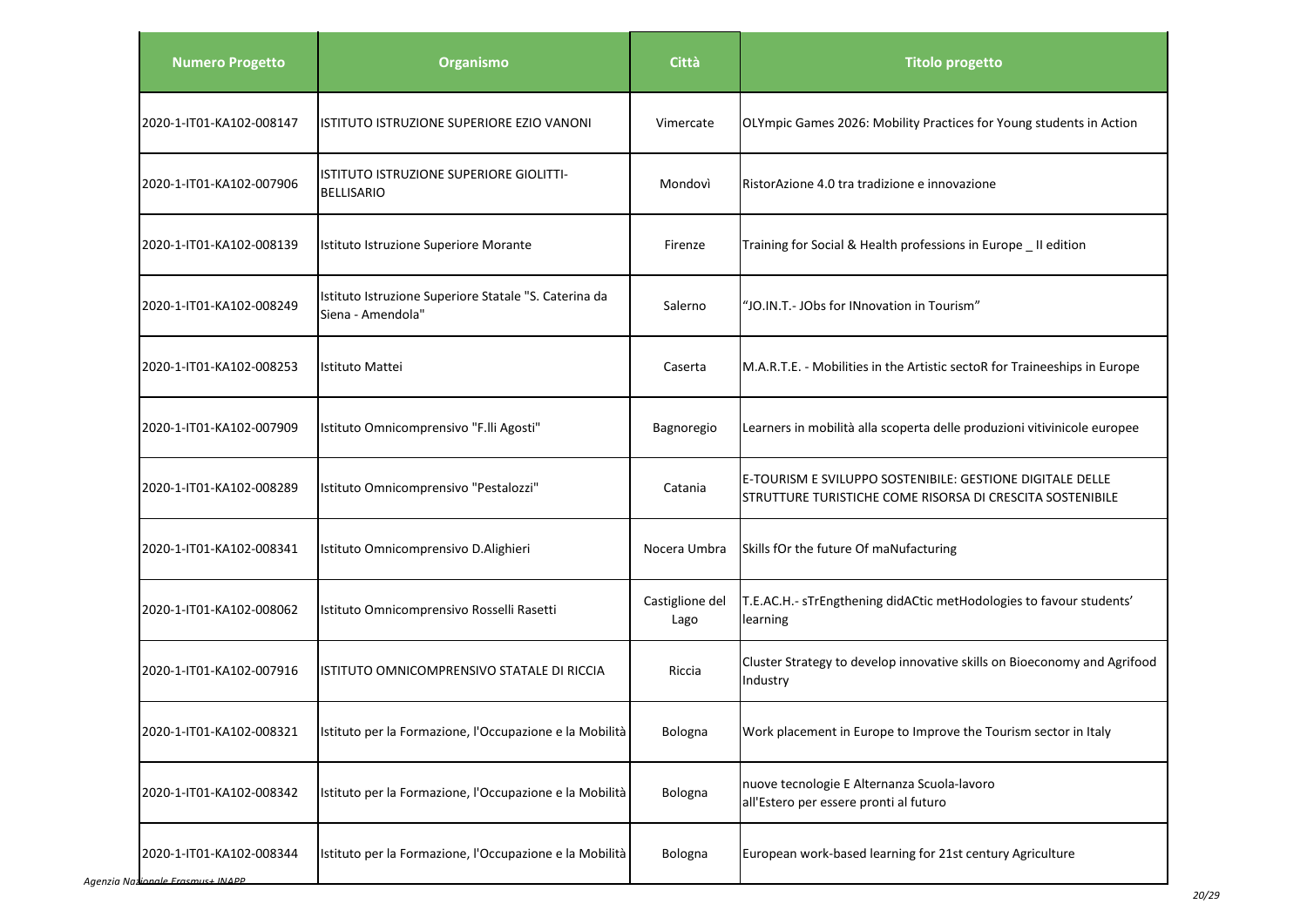| <b>Numero Progetto</b>   | <b>Organismo</b>                                                                                                     | <b>Città</b>           | <b>Titolo progetto</b>                                                                                          |
|--------------------------|----------------------------------------------------------------------------------------------------------------------|------------------------|-----------------------------------------------------------------------------------------------------------------|
| 2020-1-IT01-KA102-007962 | Istituto Professionale di Stato "Ferdinando Martini"<br>per l'Enogastronomia e l'Ospitalia Alberghiera               | Montecatini<br>Terme   | THE TOURIST - The Luxury Experience                                                                             |
| 2020-1-IT01-KA102-007913 | Istituto Professionale di Stato "Giuseppe Medici"                                                                    | Legnago                | C.O.P.E. WITH VET - Community Of Practice for Excelling WITHin VET                                              |
| 2020-1-IT01-KA102-007891 | Istituto Professionale di Stato dei Servizi per<br>l'Enogastronomia e l'Ospitalità Alberghiera Manlio<br>Rossi-Doria | Avellino               | G.U.E.S.T. - Getting Up the Entrepreneurship skills of Students and school<br>sTaff                             |
| 2020-1-IT01-KA102-008018 | Istituto Professionale di Stato per i Servizi Alberghieri<br>e della Ristorazione "Pellegrino Artusi"                | Riolo Terme            | MERCURIO - Mobilità ERasmus per la valorizzazione della CUcina e<br>Ristorazione locali in un'Ottica di filiera |
| 2020-1-IT01-KA102-008241 | Istituto Professionale di Stato per i Servizi Alberghieri<br>e della Ristorazione G. Pastore                         | Varallo                | Be Active and Go                                                                                                |
| 2020-1-IT01-KA102-008006 | Istituto Professionale di Stato per i Servizi<br>Enogastronomici e dell'Ospitalità Alberghiera G.<br>Falcone         | Giarre                 | European Training for Futur European Workers                                                                    |
| 2020-1-IT01-KA102-007935 | ISTITUTO PROFESSIONALE DI STATO PER<br>L'ENOGASTRONOMIA E L'OSPITALITA' ALBERGHIERA<br>"D.REA"                       |                        | Nocera Inferiore   For a Unique Training Useful at Rea in Europe                                                |
| 2020-1-IT01-KA102-008133 | ISTITUTO PROFESSIONALE INDUSTRIA E ARTIGIANATO<br><b>EMILIANO ORFINI</b>                                             | Foligno                | Competencies for Social Health and Care Services in WBL environment                                             |
| 2020-1-IT01-KA102-007929 | ISTITUTO PROFESSIONALE PER I SERVIZI ALBERGHIERI<br>E DELLA RISTORAZIONE CARLO PORTA                                 | Milano                 | EX.PO. Urban - EXploring opPOrtunities for Urban tourism strategies                                             |
| 2020-1-IT01-KA102-008247 | ISTITUTO PROFESSIONALE PER I SERVIZI ALBERGHIERI<br>E DELLA RISTORAZIONE CARLO PORTA                                 | Milano                 | Competenze per l'occupabilità nel settore del turismo sostenibile in<br>ambiente WBL                            |
| 2020-1-IT01-KA102-007979 | Istituto Professionale Servizi per l'enogastronomia e<br>l'ospitalità alberghiera                                    | Erice - (TP)           | Tailor-made Mobility to strength Employability & Regional Tourism                                               |
| 2020-1-IT01-KA102-008340 | Istituto Professionale Servizi per l'Enogastronomia e<br>l'Ospitalità alberghiera Aldo Moro                          | Santa Cesarea<br>Terme | Gastronomy and Hospitality in luxury hotels in Cyprus                                                           |
| 2020-1-IT01-KA102-008317 | ISTITUTO PROFESSIONALE STATALE "FEDERICO II"                                                                         | Enna                   | Studenti ed insegnati integrati in<br>Europadall'apprendimento alla pratica -non si<br>smette mai d'imparare    |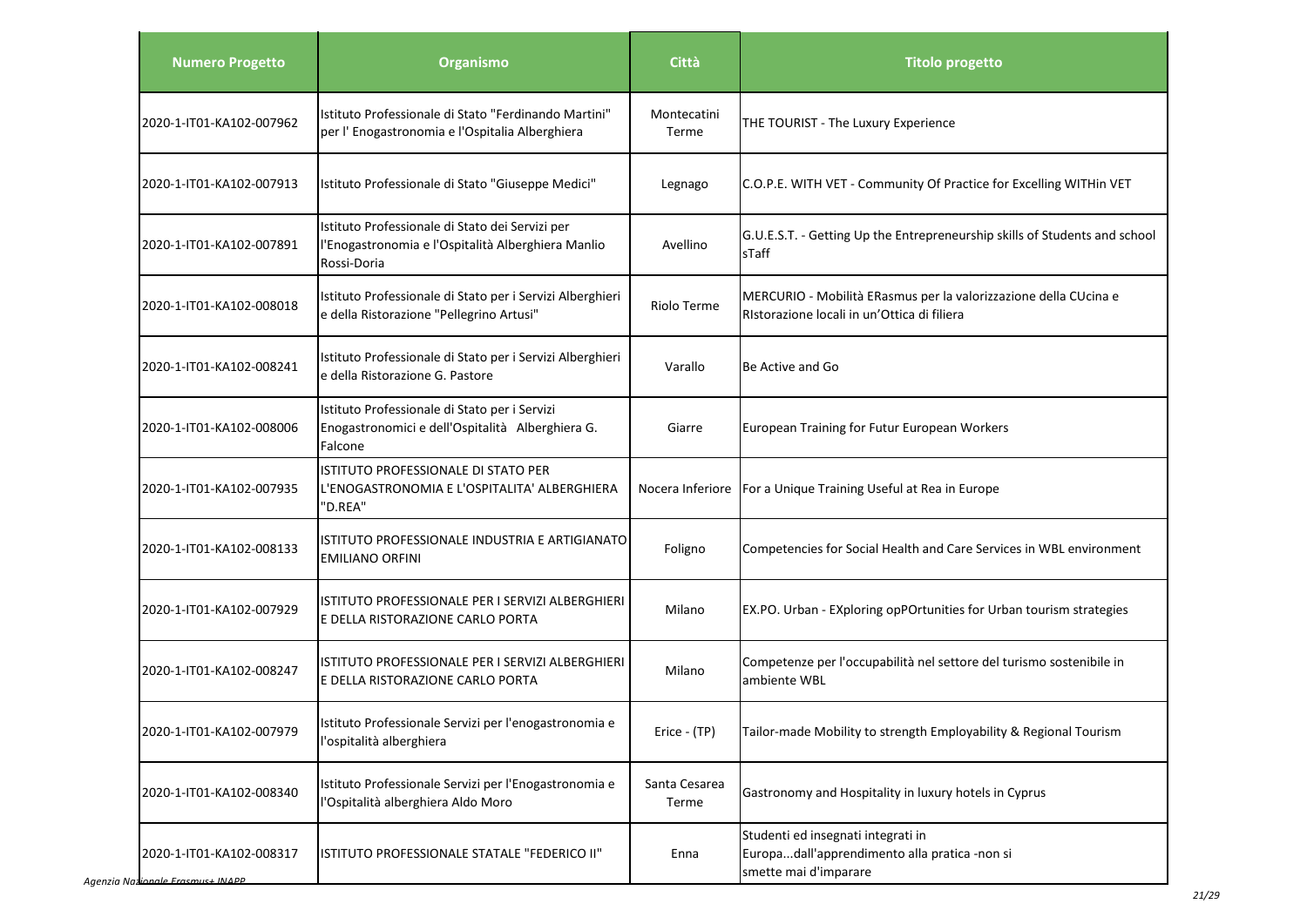| <b>Numero Progetto</b>   | <b>Organismo</b>                                                                                                | Città                       | <b>Titolo progetto</b>                                                                                                            |
|--------------------------|-----------------------------------------------------------------------------------------------------------------|-----------------------------|-----------------------------------------------------------------------------------------------------------------------------------|
| 2020-1-IT01-KA102-008328 | Istituto Professionale Statale Mauro Perrone                                                                    | Castellaneta                | Insegnamento innovativo per coinvolgere e motivare                                                                                |
| 2020-1-IT01-KA102-008186 | Istituto Professionale Statale per i Servizi Alberghieri<br>della Ristorazione e Turistici "Varnelli" (IPSSART) | Cingoli                     | Growth and Employment in the TourIsTic sector                                                                                     |
| 2020-1-IT01-KA102-008292 | Istituto Professionale Statale Servizi per<br>l'Enogastronomia e l'Ospitalità Alberghiera "Filippo De<br>Cecco" | Pescara                     | Welcome: Work-based Competencies in Europe                                                                                        |
| 2020-1-IT01-KA102-008257 | Istituto Regionale per la Formazione e la ricerca                                                               | Potenza                     | <b>PRACTICE IN EUROPE THROUGH MOBILITIES</b>                                                                                      |
| 2020-1-IT01-KA102-008232 | Istituto Religioso di Formazione e Istruzione<br>Professionale                                                  | Pietramontecorvi<br>no      | TRANSIT: mobilità per la transizione lavorativa                                                                                   |
| 2020-1-IT01-KA102-008322 | ISTITUTO SCARUFFI LEVI TRICOLORE                                                                                | Reggio Emilia               | MObility in Vocational and Educational TRAining for the Development of<br>Enterprises international competitiveness - III Edition |
| 2020-1-IT01-KA102-008129 | Istituto Statale di Istruzione Secondaria Superiore<br>'Dell'Aquila-Staffa""                                    | San Ferdinando di<br>Puglia | Dalla Puglia all'Atlantico                                                                                                        |
| 2020-1-IT01-KA102-007960 | ISTITUTO STATALE DI ISTRUZIONE SECONDARIA<br>SUPERIORE "FEDERICO ENRIQUES"                                      | Castelfiorentino<br>(FI)    | Mobility for a new model of Social, Economical and Environmental<br>Development                                                   |
| 2020-1-IT01-KA102-007985 | Istituto Statale di istruzione Superiore Agraria e<br>Alberghiera "G.RAINERI - G.MARCORA"                       | Piacenza                    | A.GR.O. F.O.Od.: Act toGetheR to prOmote the development oF new skills<br>thrOugh eurOpean internships                            |
| 2020-1-IT01-KA102-008212 | Istituto Statale di Istruzione Superiore Arturo<br>Malignani                                                    | Udine                       | ERMES: ERasmus+ Mobility Experiences on Sustainable transports                                                                    |
| 2020-1-IT01-KA102-008003 | ISTITUTO STATALE DI ISTRUZIONE SUPERIORE<br>LEONARDO DA VINCI                                                   | Cesenatico                  | RIVIERA: Romagna IVet students participating In ERAsmus+ to improve<br>local tourism                                              |
| 2020-1-IT01-KA102-007955 | Istituto Statale di Istruzione Tecnica Professionale e<br>Scientifica                                           |                             | Porto Sant'Elpidio SeT: Sport e Turismo                                                                                           |
| 2020-1-IT01-KA102-008002 | Istituto Statale d'Istruzione Superiore "Bonaldo<br>Stringher"                                                  | Udine                       | New skills for experiential, personalized and integrated tourism                                                                  |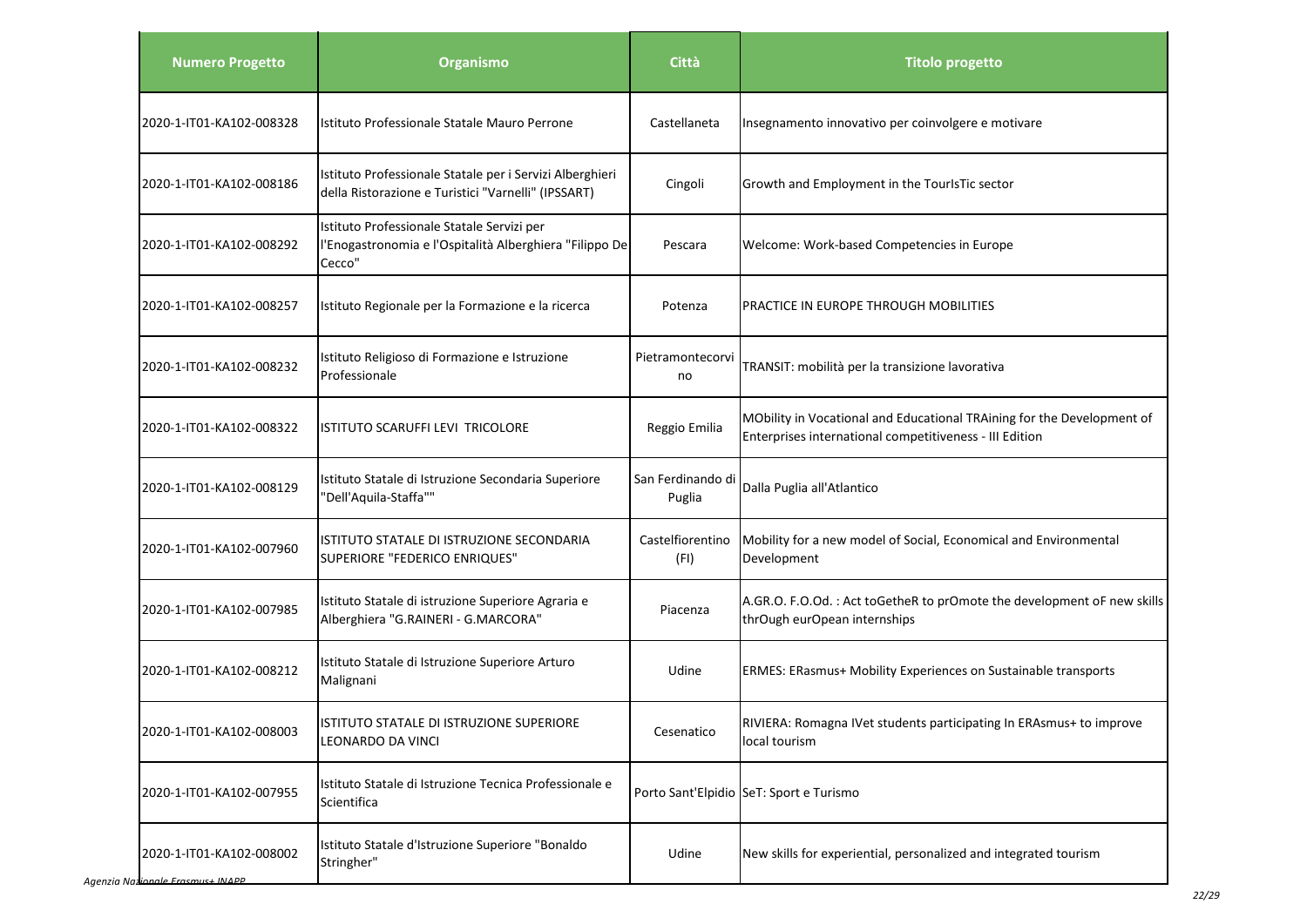| <b>Numero Progetto</b>   | <b>Organismo</b>                                                  | Città                        | <b>Titolo progetto</b>                                                                                       |
|--------------------------|-------------------------------------------------------------------|------------------------------|--------------------------------------------------------------------------------------------------------------|
| 2020-1-IT01-KA102-008353 | Istituto Statale Istruzione Secondaria Superiore<br>Tonino Guerra | Novafeltria                  | <b>Embracing Europe Through Student Mobility</b>                                                             |
| 2020-1-IT01-KA102-008098 | Istituto Superiore "S. Calvino" - G. B. Amico"                    | Trapani                      | Formazione Internazionale per gli Studenti di Trapani                                                        |
| 2020-1-IT01-KA102-008013 | ISTITUTO SUPERIORE "SAN PELLEGRINO"                               | San Pellegrino<br>Terme (BG) | Creating Occupation Opportunties through Knowhow Innovation in the<br>field of Gastronomy for Europe PLUS    |
| 2020-1-IT01-KA102-008237 | Istituto Superiore G. Ferrari                                     | Borgosesia                   | Trainees On Work Obtaining Remarkable Knowledge 2020                                                         |
| 2020-1-IT01-KA102-007986 | Istituto Tecnico "Ercolino Scalfaro"                              | Catanzaro                    | UP.-I.T.C.FOR AGRICULTURE UPgrading of Industrial and information<br>Technology Competencies FOR AGRICULTURE |
| 2020-1-IT01-KA102-008245 | IISTITUTO TECNICO AERONAUTICO FRANCESCO<br><b>BARACCA</b>         | Forlì                        | PERcorsi di apprendimento sulla mobilità Sostenibile in Europa in funzione<br>dell'Orientamento al lavoro    |
| 2020-1-IT01-KA102-008170 | IISTITUTO TECNICO AGRARIO EMILIO SERENI                           | Roma                         | AGRI. S.M.A.R.T. - mobility action in AGRIcultural Sector to iMprove<br>leArners' haRd and sofT skills       |
| 2020-1-IT01-KA102-008219 | ISTITUTO TECNICO AGRARIO EMILIO SERENI                            | roma                         | Vet Internships for the nEW Agriculture                                                                      |
| 2020-1-IT01-KA102-008195 | ISTITUTO TECNICO AGRARIO STATALE "A. TRENTIN"                     | Lonigo                       | <b>GREEN THINKING 2020</b>                                                                                   |
| 2020-1-IT01-KA102-008351 | Istituto Tecnico Commerciale "Fabio Besta"                        | Ragusa                       | My Future Now                                                                                                |
| 2020-1-IT01-KA102-008076 | ISTITUTO TECNICO COMMERCIALE E GEOMETRI<br>"Galiani -de Sterlich" | Chieti                       | SHARING OUR EXPERIENCES                                                                                      |
| 2020-1-IT01-KA102-008222 | Istituto Tecnico Commerciale Salvatore Satta di Nuoro             | Nuoro                        | Paths 4 accountability                                                                                       |
| 2020-1-IT01-KA102-008293 | Istituto Tecnico Economico "Tambosi"                              | Trento                       | InnoV.E.T.ion                                                                                                |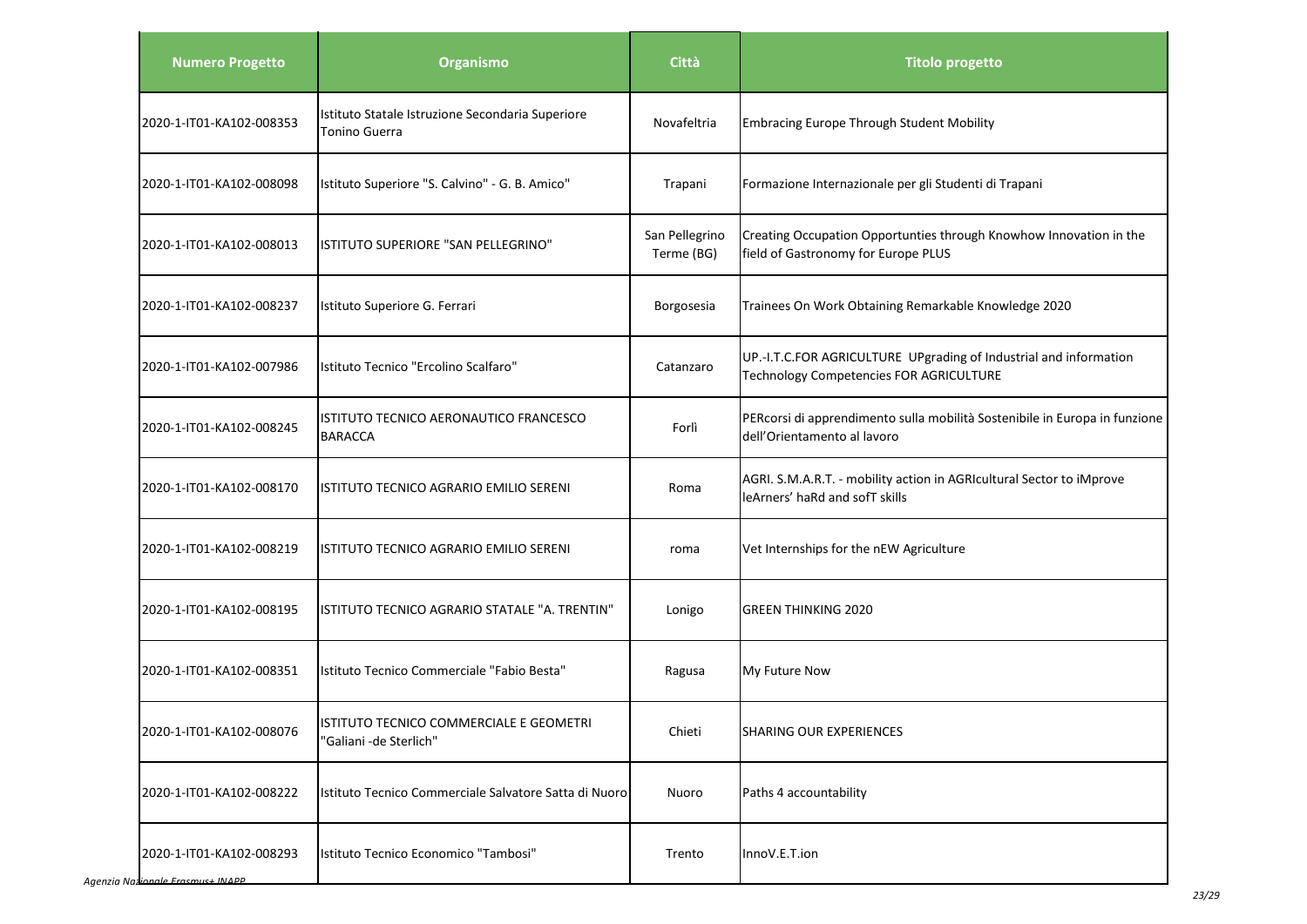| <b>Numero Progetto</b>   | Organismo                                                               | <b>Città</b>           | <b>Titolo progetto</b>                                                                                                     |
|--------------------------|-------------------------------------------------------------------------|------------------------|----------------------------------------------------------------------------------------------------------------------------|
| 2020-1-IT01-KA102-008074 | Istituto Tecnico Economico e Tecnologico Statale<br>Giuseppe Maggiolini | Parabiago (MI)         | S.K.IL.L. - partnerShip to enhance Knowledge, abILities and competences<br>for new jobs required in Labour market          |
| 2020-1-IT01-KA102-008286 | ISTITUTO TECNICO ECONOMICO LUIGI AMABILE<br><b>AVELLINO</b>             | Avellino               | <b>VINEA IN WEB</b>                                                                                                        |
| 2020-1-IT01-KA102-008235 | ISTITUTO TECNICO ECONOMICO STATALE " JACOPO<br><b>BAROZZI"</b>          | Modena                 | CONOSCERE LE OPPORTUNITÀ PROFESSIONALI IN AMBITO EUROPEO E<br><b>ACQUISIRE NUOVE COMPETENZE</b>                            |
| 2020-1-IT01-KA102-008175 | ISTITUTO TECNICO ECONOMICO TECNOLOGICO<br><b>BRAMANTE GENGA</b>         | Pesaro                 | IMPROVING EMPLOYABILITY SKILLS ABROAD II                                                                                   |
| 2020-1-IT01-KA102-007969 | Istituto Tecnico Industriale Statale "Max Planck"                       | Villorba (TV)          | SMART 4.0: Supporting Mobility And Relevant Training                                                                       |
| 2020-1-IT01-KA102-007932 | ISTITUTO TECNICO PER IL TURISMO MARCO POLO                              | Firenze                | Un percorso innovativo in Europa a sostegno dell'occupazione e<br>dell'industria turistico-culturale in Toscana            |
| 2020-1-IT01-KA102-008305 | Istituto Tecnico Settore tecnologico - Liceo Scientifico<br>"E. Mattei" | Vasto                  | Mobilità Europea per l'Apprendimento basato sul Lavoro                                                                     |
| 2020-1-IT01-KA102-008343 | ISTITUTO TECNICO TECNOLOGICO "G. e M.<br><b>MONTANI"</b>                | Fermo                  | "BLUE HOPES" High skilled professional OPErators on Sea sector                                                             |
| 2020-1-IT01-KA102-008104 | Istituto Tecnico Tecnologico G. Malafarina                              | Soverato               | SMART CLASSES                                                                                                              |
| 2020-1-IT01-KA102-007946 | Istituto Tecnico Tecnologico Statale Silvano Fedi<br>Enrico Fermi       | Pistoia                | HuMAN capital towards advanced TECHnologies to boost competitiveness<br>and employment in the Italian manufacturing system |
| 2020-1-IT01-KA102-008225 | itc Agostino Bassi                                                      | Lodi                   | CLima and International Mobilities. Actions for future Territorial<br>Entrepreneurs                                        |
| 2020-1-IT01-KA102-008110 | <b>ITCS GAETANO SALVEMINI</b>                                           | Casalecchio di<br>Reno | Essere Europa 2020                                                                                                         |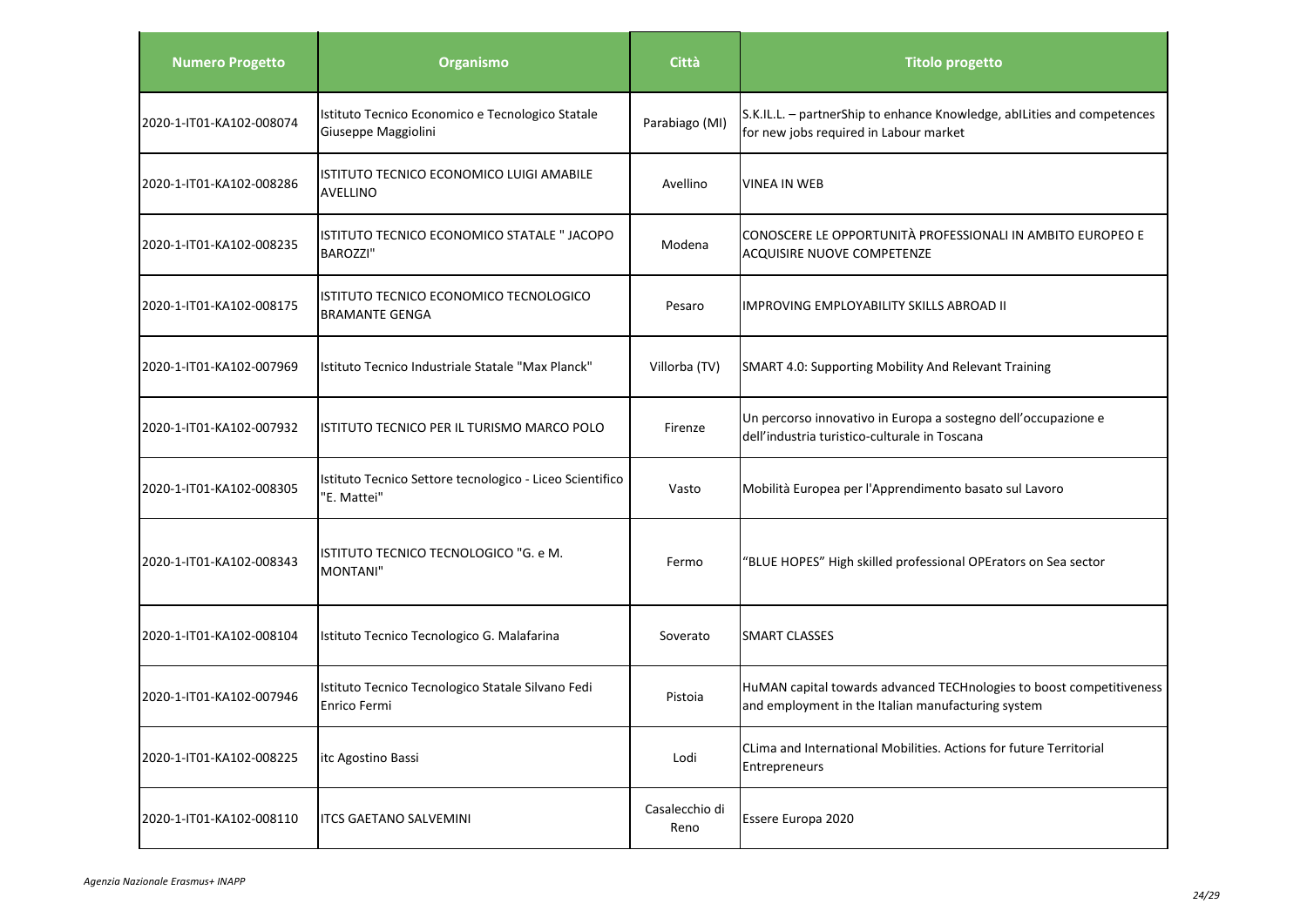| <b>Numero Progetto</b>   | Organismo                                                   | Città                                    | <b>Titolo progetto</b>                                                                          |
|--------------------------|-------------------------------------------------------------|------------------------------------------|-------------------------------------------------------------------------------------------------|
| 2020-1-IT01-KA102-007993 | litet "E. Fermi" economico e tecnologico                    | <b>Barcellona Pozzo</b><br>di Gotto (ME) | GET at School - Green Economy and Tourism at School                                             |
| 2020-1-IT01-KA102-008148 | <b>ITET A.CAPITINI</b>                                      | Periglia                                 | STAY IN UMBRIA 2: Smart Tourism Against Youth unemployment in<br>Umbria                         |
| 2020-1-IT01-KA102-008268 | ITI ENRICO FERMI SIRACUSA                                   | Siracusa                                 | Learning in Europe                                                                              |
| 2020-1-IT01-KA102-008217 | Iti Ls F.Giordani                                           | Caserta                                  | Erasmus Mobilities in Digital Game Design                                                       |
| 2020-1-IT01-KA102-008155 | Itinera progetti e ricerche                                 | Livorno                                  | A Scuola di Turismo sostenibile con ERasmus+                                                    |
| 2020-1-IT01-KA102-008038 | ITSOS "MARIE CURIE"                                         | Milano                                   | West20                                                                                          |
| 2020-1-IT01-KA102-008211 | <b>ITT LEONARDO DA VINCI</b>                                | Viterbo                                  | JetVET 2: Competenze per un'aeronautica Europea d'eccellenza                                    |
| 2020-1-IT01-KA102-008060 | <b>ITT Marconi</b>                                          | Rovereto                                 | European Apprenticeship Systems for Technology                                                  |
| 2020-1-IT01-KA102-008092 | Jonica Holiday                                              | Siderno                                  | L.O.C.RI.DE. - Learning Outcomes to aChieve touRIsm DEvelopment                                 |
| 2020-1-IT01-KA102-007992 | Legacoop Emilia Romagna                                     | Bologna                                  | Bellacoopia Europe                                                                              |
| 2020-1-IT01-KA102-008266 | LICEO ARTISTICO "E. GRECO"                                  | Catania                                  | International Multimedia Mobility                                                               |
| 2020-1-IT01-KA102-008287 | LICEO CLASSICO GIACOMO LEOPARDI                             | Macerata                                 | a new BRidge between dIGital competences and cultural HeriTage to<br>eNcouragE Social incluSion |
| 2020-1-IT01-KA102-008262 | Liceo Classico Linguistico Scienze Umane "F. De<br>Sanctis" | Trani                                    | Promozione digitale del Patrimonio Culturale                                                    |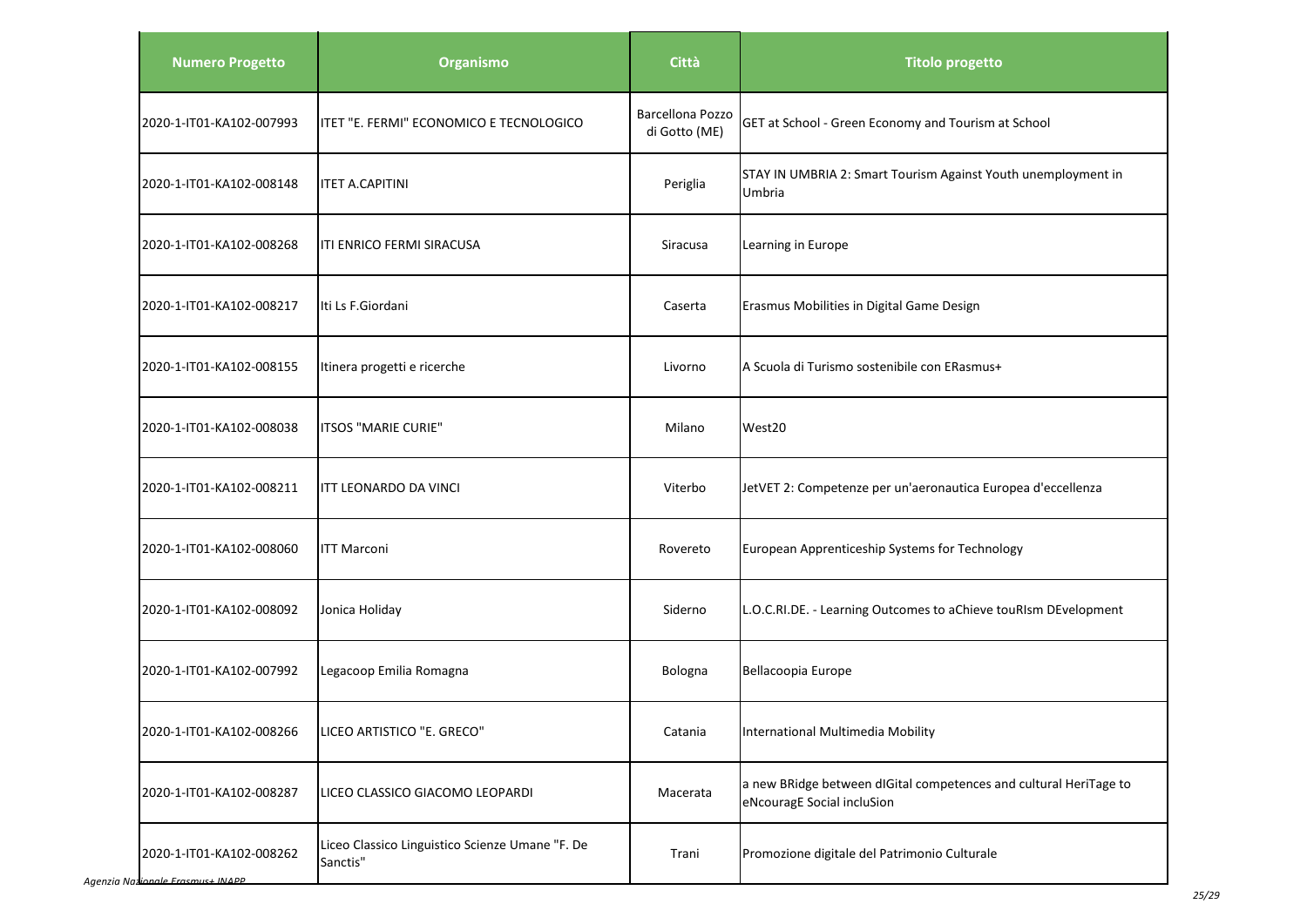| <b>Numero Progetto</b>   | Organismo                                            | Città                         | <b>Titolo progetto</b>                                                                             |
|--------------------------|------------------------------------------------------|-------------------------------|----------------------------------------------------------------------------------------------------|
| 2020-1-IT01-KA102-008059 | Liceo Classico Statale "F. Capece"                   | Maglie                        | digital marketing museum specialist for cultural heritage                                          |
| 2020-1-IT01-KA102-008294 | Liceo Scientifico Statale "F. Masci"                 | Chieti                        | Train4Science 2                                                                                    |
| 2020-1-IT01-KA102-007973 | Liceo Scientifico Statale "Francesco Redi" - Arezzo  | Arezzo                        | Sport4All                                                                                          |
| 2020-1-IT01-KA102-008167 | Liceo Statale Carlo Troya                            | Andria                        | CLIL and ICT ON MIND                                                                               |
| 2020-1-IT01-KA102-007925 | LICEO STATALE PITAGORA - B. CROCE                    | Torre Annunziata<br><b>NA</b> | L.I.N.K. - Learning Instruments for vocational sKills                                              |
| 2020-1-IT01-KA102-008033 | LICEO TOMMASO CAMPANELLA                             | Lamezia Terme<br>(CZ)         | "T.E.CH. - Technology for Educational CHange"                                                      |
| 2020-1-IT01-KA102-008215 | Linfa Società Consortile a Responsabilità Limitata   | Vibo Valentia                 | Agrifood 2020                                                                                      |
| 2020-1-IT01-KA102-007908 | LogosAbile Onlus                                     | Lanciano                      | Transfer&Empower 2                                                                                 |
| 2020-1-IT01-KA102-008333 | L'Universale 2000 Società Cooperativa Sociale a.r.l. | Vetralla                      | Social Competences Acquisition trOught Internship leArning for heLping<br>pEople of eUrope         |
| 2020-1-IT01-KA102-008183 | MAREA S.C. A R.L.                                    | Napoli                        | <b>STARTCAD</b>                                                                                    |
| 2020-1-IT01-KA102-007967 | Match Up Srls                                        | Arezzo                        | T4All -Turism For All. Turismo Accessibile e Inclusivo                                             |
| 2020-1-IT01-KA102-008220 | <b>MATER</b> scarl                                   | Napoli                        | <b>SHIELD</b>                                                                                      |
| 2020-1-IT01-KA102-007941 | Metoda S.p.A.                                        | Salerno                       | T.A.L.E.N.T. - TrAnsnational mobiLity for the dEvelopmet of professioNal<br>skills in indusTry 4.0 |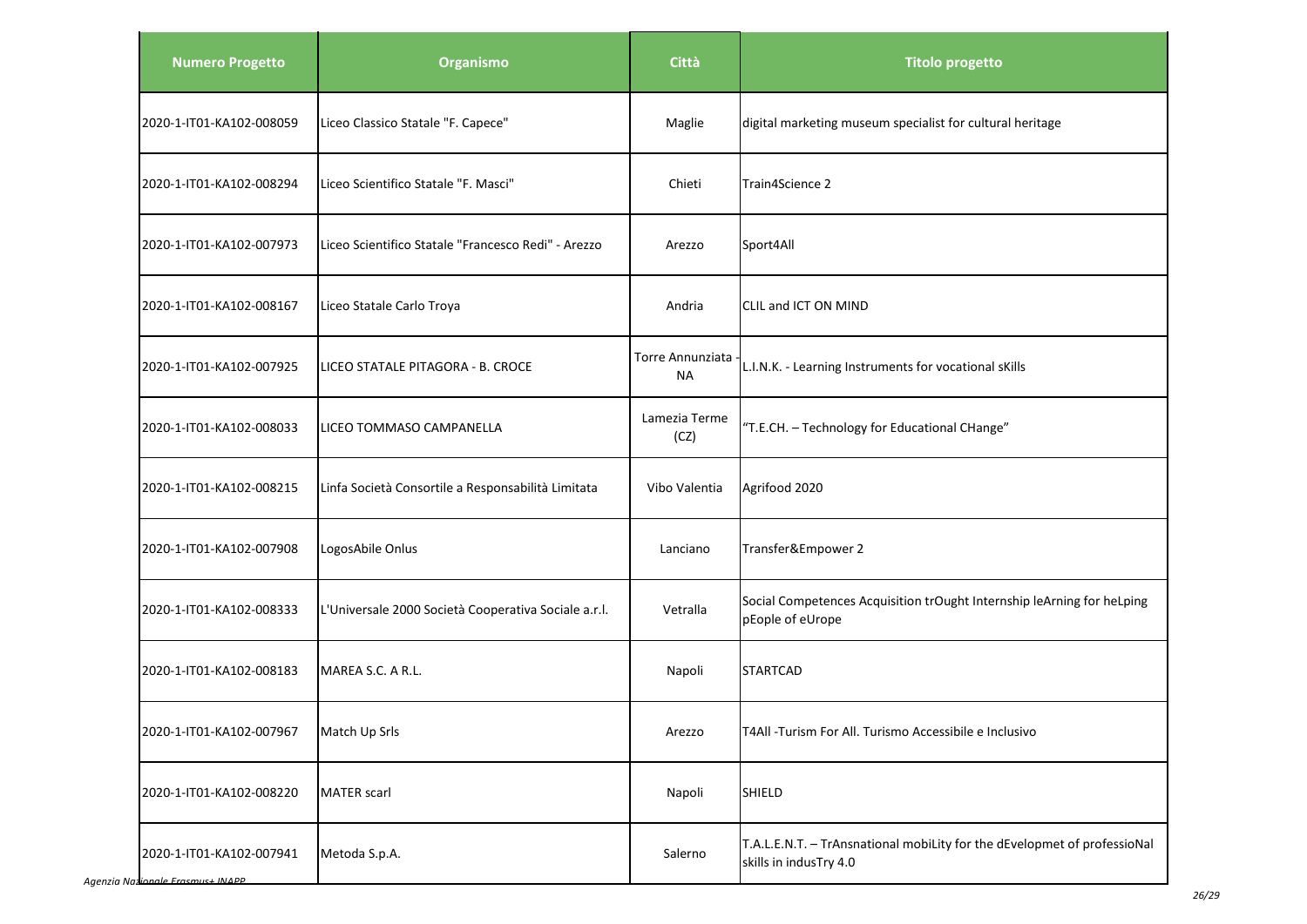| <b>Numero Progetto</b>   | <b>Organismo</b>                                              | <b>Città</b> | <b>Titolo progetto</b>                                                                                                                                     |
|--------------------------|---------------------------------------------------------------|--------------|------------------------------------------------------------------------------------------------------------------------------------------------------------|
| 2020-1-IT01-KA102-008140 | MINE VAGANTI NGO                                              | Sassari      | Passepartout2020                                                                                                                                           |
| 2020-1-IT01-KA102-008009 | MUSIC PRODUCTION DANCE ACADEMY                                | Bologna      | T.R.A.C.K. - Transnational oppoRtunities to support professionAl and<br>teChnological sKills in audiovisual and musical productions                        |
| 2020-1-IT01-KA102-008192 | <b>MV INTERNATIONAL</b>                                       | Sassari      | Empowerment through Tourism Excellences                                                                                                                    |
| 2020-1-IT01-KA102-008309 | NOESI EVOLUTION SRL UNIPERSONALE                              | Napoli       | COMpetenze Professionall EuRopeE 2020                                                                                                                      |
| 2020-1-IT01-KA102-007972 | OPENCOM I.S.S.C.                                              | Arezzo       | MAA! Multimedia e Audiovisuals Again                                                                                                                       |
| 2020-1-IT01-KA102-008050 | Oxford Civezzano Società Cooperativa                          | Civezzano    | Educational and Cultural Work Placement in Ireland                                                                                                         |
| 2020-1-IT01-KA102-008118 | Parco Scientifico e Tecnologico della Sicilia S.C.p.a.        | Catania      | I.N.N.O.V.ATION. H.U.B. - alliaNce for transnatioNal coOperation<br>supporting VocATIONal skills in Health, environmental sUstainaBility and<br>ICT sector |
| 2020-1-IT01-KA102-008306 | POLARIS S.R.L.S.                                              | Vasto        | Web Careers - Digital skills for web marketing experts                                                                                                     |
| 2020-1-IT01-KA102-008027 | Polo di innovazione per la cultura e il turismo<br>Cassiodoro | Catanzaro    | MA.GI.CA. - MArketing and diGItal skills in voCAtional training                                                                                            |
| 2020-1-IT01-KA102-008302 | Polo Liceale Statale "R. Mattioli"                            | Vasto        | <b>ESS - Empowerment of Soft Skills</b>                                                                                                                    |
| 2020-1-IT01-KA102-008259 | <b>PROMIMPRESA SRL</b>                                        | San Cataldo  | Join and Share: hospitality VET schools consortium to improve skills and<br>share opportunities in Sicily region                                           |
| 2020-1-IT01-KA102-008318 | <b>RAM</b>                                                    | Bologna      | <b>Boost Your Career Abroad!</b>                                                                                                                           |
| 2020-1-IT01-KA102-007888 | Reattiva - Regione Europa Attiva                              | Campobasso   | European Learning Experience to develop new skills on Health&Care                                                                                          |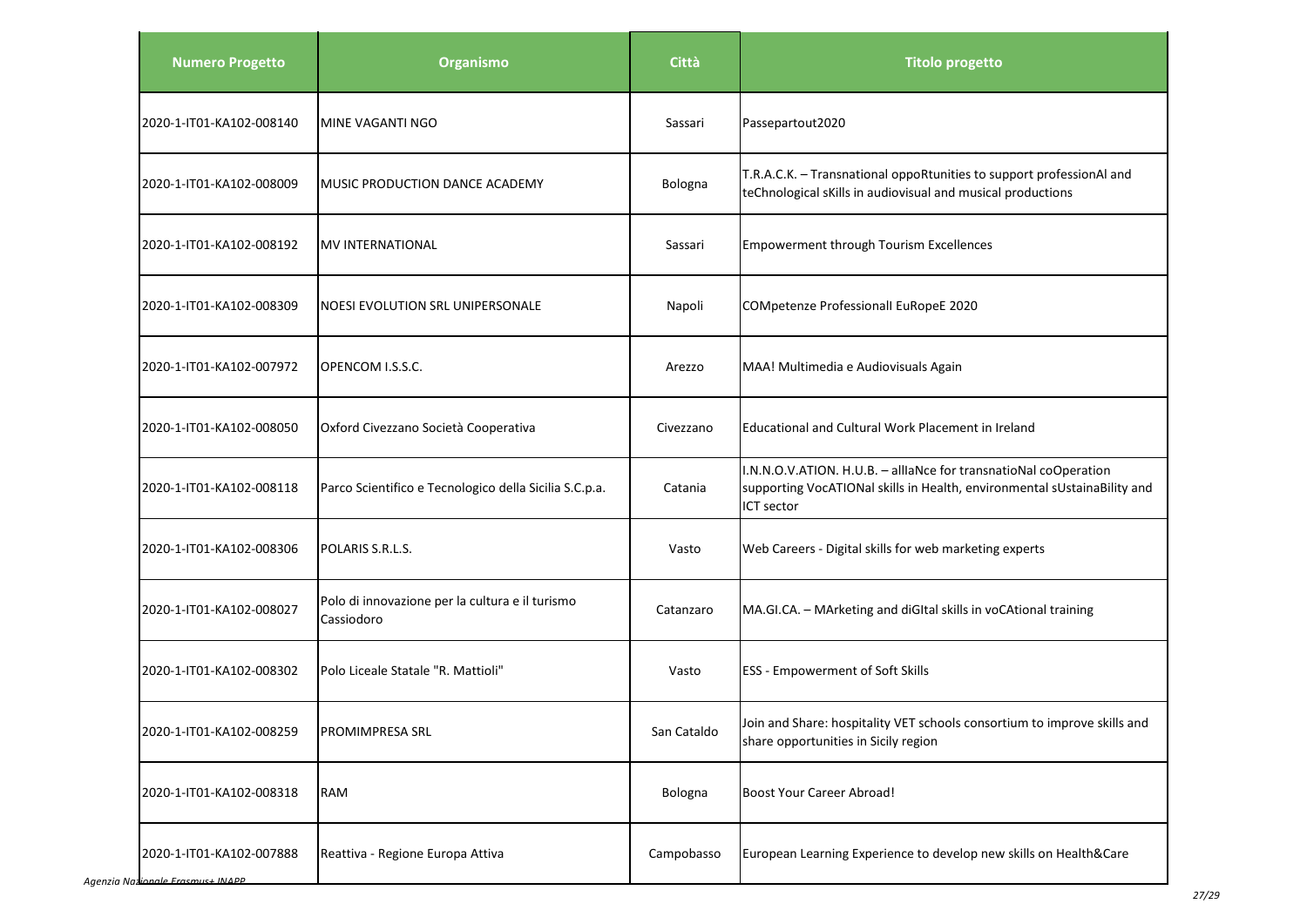| <b>Numero Progetto</b>   | <b>Organismo</b>                                                                            | Città          | <b>Titolo progetto</b>                                                                                                                                                          |
|--------------------------|---------------------------------------------------------------------------------------------|----------------|---------------------------------------------------------------------------------------------------------------------------------------------------------------------------------|
| 2020-1-IT01-KA102-007914 | <b>REGIONE CAMPANIA</b>                                                                     | Napoli         | R.O.A.DM.AP. 2020 - Re-defining tOurism and Agribusiness DevelopMent<br>in cAmPania                                                                                             |
| 2020-1-IT01-KA102-008301 | <b>REGIONE LIGURIA</b>                                                                      | Genova         | C.O.L.O.U.R.S. OF VET - Constructing experiences to achieve 'On the job'<br>Learning Outcomes in the blUe and gReen economy Sectors                                             |
| 2020-1-IT01-KA102-007917 | Rete Sviluppo Turistico Costa D'Amalfi                                                      | Minori (SA)    | I.N. TOUR. - mobility actioN to develop professional and soft skills in<br><b>TOURism sector</b>                                                                                |
| 2020-1-IT01-KA102-008120 | <b>Safety Corporation</b>                                                                   | Andria         | wA.N.D.E.rL.U.S.T. - trAiNeeships abroaD to improvE digital skilLs in the<br>tourism SecTor                                                                                     |
| 2020-1-IT01-KA102-008263 | Salesiani Lombardia per la formazione ed il lavoro -<br>CNOS-FAP                            | Milano         | ATHOS - Acquiring TecHnical cOmpetencies and Skills                                                                                                                             |
| 2020-1-IT01-KA102-008198 | SCUOLA COSTRUZIONI VICENZA ANDREA PALLADIO                                                  | Vicenza        | GEnerating New Ideas for Urban Sustainability                                                                                                                                   |
| 2020-1-IT01-KA102-008207 | scuola d'arte applicata Andrea Fantoni                                                      | Bergamo        | 2E2O-European Experiences for Occupation and Opportunities in wood &<br>furniture fields                                                                                        |
| 2020-1-IT01-KA102-008012 | Scuola d'Impresa S.r.l.                                                                     | Campobasso     | "M.O.L.I.S.E+ - Mobility Of Learners Inspiring Scalability with Erasmus+"                                                                                                       |
| 2020-1-IT01-KA102-008090 | Scuola professionale provinciale alberghiera "Savoy" -<br>Landesberufsschule Savoy          | Merano - Meran | European Internship - Practical & Digital                                                                                                                                       |
| 2020-1-IT01-KA102-008282 | Serindform Srl                                                                              | Massa          | <b>Active Tour</b>                                                                                                                                                              |
| 2020-1-IT01-KA102-008311 | SMI-Associazione Nazionale per la Formazione<br>l'Orientamento e la Mobilità Transnazionale | Turin          | IRIS 2020: Inclusione, Riconoscimento, Internazionalizzazione e Sviluppo di<br>skills tecnici e professionali per l'occupazione giovanile nel turismo sociale<br>e responsabile |
| 2020-1-IT01-KA102-007939 | Società Cooperativa Sociale Eudemonia ONLUS                                                 | Salerno        | I.N. V.E.T. - action for an iNclusive labour market through Vocational<br>European opporTunities                                                                                |
| 2020-1-IT01-KA102-008022 | SPIN - RICERCA, INNOVAZIONE E TRASFERIMENTO<br><b>TECNOLOGICO SRL</b>                       | Rende CS       | "S.P.IN. OFF - Smart manufacturing to Plan INnovation in education"                                                                                                             |